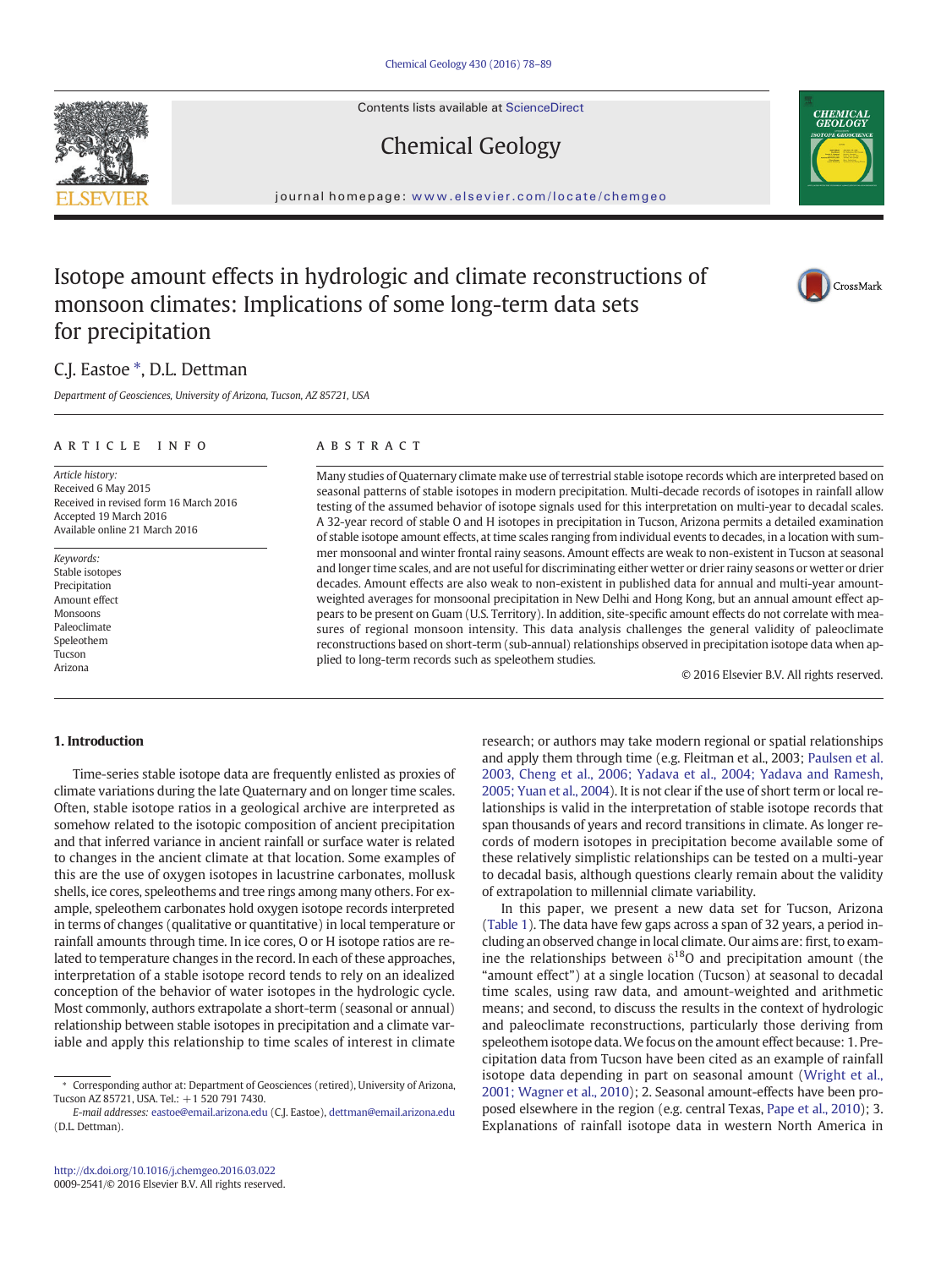terms of sources and paths of atmospheric water vapor generally apply at short time scales (days, weeks), and do not preclude amount effects at longer time scales (see Section 2); 4. Tucson's warm (mean annual temperature  $= 21.6 \degree C$ ) and arid climate, low latitude setting (32 $\degree$ N), and monsoon rainfall pattern are factors usually thought to be associated with the amount effect (e.g. [Hoffmann et al., 2005; Cheng et al.,](#page-10-0) [2006\)](#page-10-0); and 5. Determining past changes in precipitation amount from monsoon region isotope data archives is one of the persistent aims of speleothem isotope research. The results for Tucson prompted a reexamination, also presented here, of long-term rain isotope data from New Delhi (India), Hong Kong (China) and Guam (U.S. Territory), data that have been cited in previous paleoclimate studies reviewed below.

#### 2. Modern isotopes in precipitation and paleo-isotope records

The interpretation of oxygen isotope ratios in speleothems (after some assessment of equilibrium behavior in the geochemistry) usually invokes a demonstrable relationship between isotopes in the modern meteoric water at the cave location and the climatic phenomenon of in-terest [\(Quade, 2003\)](#page-10-0). In the middle latitudes (35–55°),  $\delta^{18}$ O variation in precipitation is often correlated with seasonal (monthly) temperature change ([Rozanski et al., 1993](#page-10-0)). Speleothem studies in this region often use this seasonally-based  $\delta^{18}O$  – temperature relationship, summed with the temperature dependent fractionation of oxygen isotopes in calcite, to determine the sense of paleo-temperature change from variation in speleothem  $\delta^{18}$ O values (e.g. [Hellstrom et al., 1998;](#page-10-0) [Bar-Mathews et al., 1999](#page-10-0); see also [Quade, 2003\)](#page-10-0). In contrast, lowlatitude studies  $($ <35 $^{\circ}$ ) commonly make use of the isotope amount effect in precipitation ([Dansgaard, 1964](#page-10-0)). This proxy uses a correlation between the  $\delta^{18}$ O of meteoric water and the amount of precipitation and usually assumes the effects of temperature change are small compared to changes in meteoric water  $\delta^{18}$ O values ([Quade, 2003\)](#page-10-0). Where amount effects exist, the correlation between the amount of precipitation and the weighted mean  $\delta^{18}O$  of the precipitation is commonly negative (e.g. [Rozanski et al., 1993\)](#page-10-0). Positive correlation is also possible, as in subtropical Brazil [\(Cruz et al., 2005](#page-10-0)).

Working with the IAEA Database of Isotopes in Precipitation, [Dansgaard \(1964\)](#page-10-0) defined the amount effect as a low latitude anticorrelation between the isotopic composition and amount of rain based on monthly means. This has apparently led to a focus on monthly isotope variations in precipitation isotopes, often averaged over multiple years, in much subsequent research. Classic amount effect examples are cited for Guam, New Delhi and Hong Kong ([Rozanski et al., 1993](#page-10-0)). Note that there are at least three mechanisms that can generate amount effects: the evaporation of raindrops falling through dry air [\(Dansgaard,](#page-10-0) [1964\)](#page-10-0); progressive rainout at regional scale ([Kurita et al., 2009\)](#page-10-0); or change in moisture source between seasons with unequal amounts of rainfall (e.g. [Cruz et al., 2005](#page-10-0)). The amount effect forms the basis for a number of studies of past monsoon intensity in South and East Asia using isotopic time series derived from speleothems [\(Fleitmann et al.,](#page-10-0) [2003; Paulsen et al., 2003,](#page-10-0) [Cheng et al., 2006; Yadava et al., 2004,](#page-10-0) [Yadava and Ramesh, 2005; Yuan et al., 2004](#page-10-0)). More recent studies using similar methods include [Wagner et al. \(2010\)](#page-11-0) in southwestern North America, [Lachniet et al. \(2012\)](#page-10-0) in central Mexico, and [Partin](#page-10-0) [et al. \(2012\)](#page-10-0) in Guam. Although the amount effect is clearly present in the monthly isotopic data from New Delhi, Hong Kong, or Guam, it is not at all clear whether a monthly effect can be extrapolated to long term records, or to data with low time resolution, for the following reasons. In speleothem records single samples may represent multiple (up to hundreds) of years, and the isotopic time series generated can span hundreds of thousands of years ([Wang et al., 2008; Cruz et al., 2005,](#page-11-0) [Paulsen et al., 2003](#page-11-0)). Furthermore, isotope studies of cave drip water indicate that cave roof aquifers store water for periods of years to decades [\(Kaufman et al., 2003; Kluge et al., 2010](#page-10-0)), resulting in drip water with the isotope signature of local long-term average precipitation [\(Schwarz et al., 2009; Fuller et al., 2008; Yonge et al., 1985\)](#page-11-0).

More recently a number of studies have broadened the definition of the amount effect to relate the stable isotope variation at one location (e.g. the site of the speleothem sample) to interannual changes in regional rainfall intensity, driven by progressive rain-out from air masses upwind of the site [\(Yuan et al., 2004; Cheng et al., 2006](#page-11-0)). Climate models with isotope capability [\(Liu et al., 2014; Le Grande and Schmidt, 2009;](#page-10-0) [Pausata et al., 2011](#page-10-0)) can reproduce this effect. The models also suggest that speleothem isotope variations at millennial time-scales can be driven by global forcing of climate.

Other studies have raised questions about the validity of using the amount effect to interpret speleothem data. [Bowen \(2008\)](#page-10-0) suggested that an isotope — climate relationship constructed from data for a particular monitoring station might not apply at a distant study site. [Aggarwal et al. \(2004\)](#page-10-0) compared mean annual  $\delta^{18}$ O values and precipitation amount across a region stretching from South Asia into the central Pacific. From the lack of correlation they argued that there is no amount effect in the region, but their definition of the amount effect is unusual, involving the comparison of average precipitation amounts at widely separated locations, rather than differences of amount over time at a single site. [Lechler and Niemi \(2011\)](#page-10-0) adopted a similar approach in a study of 206 widely separated stations in the western USA, finding several instances of strong correlation ( $R^2$  near 0.8) between mean annual precipitation and average  $\delta^{18}$ O. [Vimeux et al. \(2011\),](#page-11-0) [Moerman et al. \(2013\)](#page-10-0) and [Lekshmy et al. \(2014\)](#page-10-0) suggested that an important control on  $\delta^{18}O$  in low-latitude rainwater was the intensity of convective activity rather than amount.

Yet other authors have sought to account for isotope variation in precipitation in terms of source regions and trajectories of atmospheric vapor. [Aggarwal et al. \(2012\),](#page-10-0) using monthly means at twelve sites representing latitudes from the equator to the poles, argued that most of the variation in  $\delta^{18}$ O of meteoric water at a particular location is explained by atmospheric vapor residence times. [Breitenbach et al.](#page-10-0) [\(2010\)](#page-10-0), identified such a relationship on the time scale of individual rain events in northeast India. [Dayem et al. \(2010\)](#page-10-0) showed that amount effects could account for less than half the amplitude of the long-term  $\delta^{18}$ O variation in Chinese speleothems, and modeled changes in source of water vapor, vapor transport pathways, the proportions of different precipitation types, and the interplay of condensation and evaporation in the atmosphere as potential explanations. Large seasonal isotope variations were ascribed to changes in moisture source in East Asia by [Xie](#page-11-0) [et al. \(2011\)](#page-11-0), [Peng et al. \(2010\)](#page-10-0), [Tang et al. \(2015\)](#page-11-0), and [Moerman et al.](#page-10-0) [\(2013\)](#page-10-0). [Friedman et al. \(2002\)](#page-10-0) and [Strong et al. \(2007\)](#page-11-0), examining data for western North America, proposed that isotope variation in precipitation on a time scale of days is related to vapor source region and trajectory. At the monthly to annual time scale, it seems to be related to the strength of the Pacific/North America (PNA) teleconnection pattern ([Liu et al., 2011](#page-10-0)), and to sea-surface temperatures in vapor source region ([Wright et al., 2001\)](#page-11-0).

Such correlations do not a priori preclude isotope amount effects at seasonal or longer time scales, for the following reasons. First, the reported correlations leave much of the variance of the isotope data unexplained. Second, short-term variables such as vapor trajectories and residence times with time scales of days tend to average out at longer time scales, potentially leaving wetter and drier seasons or years unexplained. Third, a long-term relationship between precipitation amount and variables like vapor trajectory and PNA index is not precluded by short-term correlations. All of the approaches discussed above leave open the possibility of an isotope amount effect related to year-to-year changes in precipitation amount at a particular location.

Speleothems form from groundwater that represents a combination of rainwater from many individual precipitation events. The wet season dominates the groundwater record in most wet/dry seasonal climates, and our discussion will therefore look mainly at isotope effects at the time-scales of individual wet seasons or longer. For example, we will ask the question: do wet seasons at one location differ in  $\delta^{18}$ O signature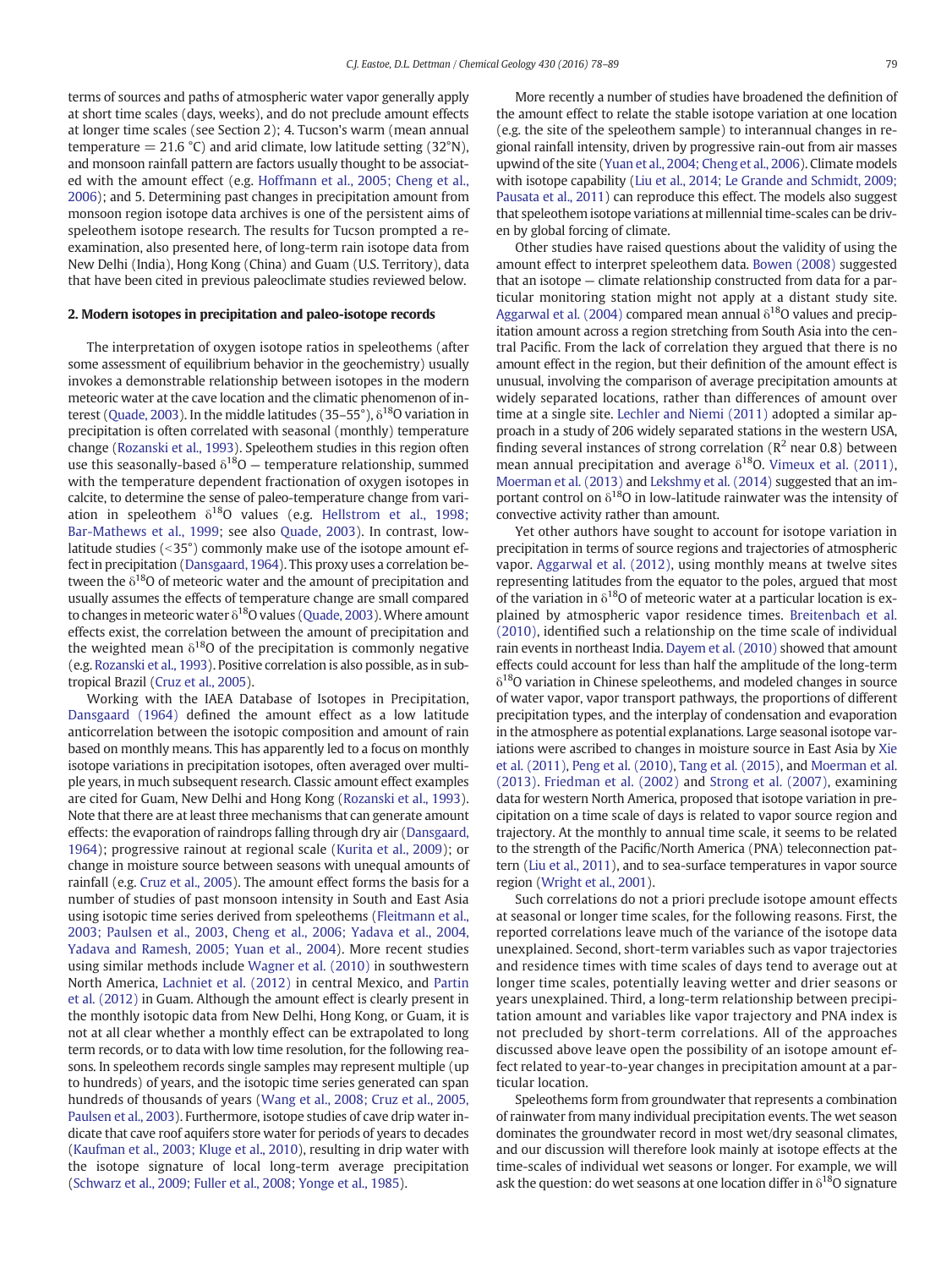<span id="page-2-0"></span>as a function of the total precipitation amount? And does this relationship apply at even longer time-scales (wet decades vs. dry decades)? Although modern data sets spanning three decades or more are rare, they are becoming increasingly available (e.g. through the GNIP database, [International Atomic Energy Agency, 2015](#page-10-0)) and can begin to answer these questions. In addition, we will offer a preliminary examination of the relationship between wet-season rainfall intensity across three monsoonal regions (southwestern North America, India, and East Asia) and records of seasonal amount-weighted mean  $\delta^{18}O$ values.

#### 3. The Tucson data set

### 3.1 Background and methods

The late Professor Austin Long initiated collection of rainwater (and rarely, snowmelt) samples at the University of Arizona (here termed the UA station) in February 1981, and collection continues to the present. All samples were collected from simple cylindrical rain gauges at locations (see Supplementary Table 1) that lie within 1.5 km of the intersection of Speedway Blvd. and Campbell Ave. in Tucson (Lat. 32.2361 N, Long. 110.9439 W, 753 m above sea level). The precipitation amounts were recorded. Care was taken to avoid evaporation as a result of sampling procedure; samples were bottled as soon as possible after each event, but at times when immediate bottling was not feasible, oil was left in the rain gauge to prevent evaporation. When necessary, long-term storage was in glass bottles with paraffin wax as a sealant. Small precipitation events occurring during a period of 24 h were aggregated into single samples. Only those events yielding  $>0.5$  mm produced sufficient water for measurement. Some data gaps exist between 1981 and 1990; too few data are present to calculate meaningful averages for 9 of the months in that interval.

For all samples collected since 1995 and many of those collected earlier,  $\delta^{18}$ O and  $\delta$ D were measured on an automated gas-source isotope ratio mass spectrometer (Finnigan Delta S). For hydrogen, samples were reacted at 750 °C with Cr metal using a Finnigan H/Device coupled to the mass spectrometer. For oxygen, samples were equilibrated with  $CO<sub>2</sub>$  gas at approximately 15  $^{\circ}$ C in an automated equilibration device coupled to the mass spectrometer. Standardization is based on international reference materials VSMOW and SLAP ([Coplen, 1995](#page-10-0)). Analytical precision (1 $\sigma$ ) is 0.9 ‰ or better for  $\delta$ D and 0.08 % or better for  $\delta^{18}$ O on the basis of repeated internal standards. Prior to 1995, gases for mass spectrometry were prepared manually by reduction of water to  $H_2$  gas using Zn metal for H isotopes, and  $CO<sub>2</sub>$  equilibration for O isotopes. Analytical precision  $(1\sigma)$  was poorer, 1.5 to 2% for H, and 0.15% for O, but accuracy is comparable in the two data sets.

[Fig. 1](#page-3-0) shows seasonal and annual rainfall statistics for the UA station. The climate in Tucson is semi-arid, with an average annual precipitation of 343 mm at our collection site from 1983 to 2012, in comparison with 294 mm at the official Tucson Airport station, 12.5 km to the south, from 1981 to 2010 ([National Weather Service, 2015\)](#page-10-0). Seasonal and annual rainfall totals are highly variable. Precipitation can occur in any month in Tucson, but is largely limited to two wet seasons, a winter season in which Pacific cold fronts bring moisture from the west or southwest, and a summer season in which the North American monsoon deposits moisture originating either from the Pacific Ocean to the southwest, or the Gulf of Mexico to the east ([Hu and Dominguez, 2015,](#page-10-0) and references therein). Winter precipitation is typically regional in distribution, but summer precipitation is localized, at times to areas of a few square kilometers. Tropical depressions originating as Pacific coast hurricanes and tropical storms may bring additional localized precipitation in the fall. For the purposes of this study, "Summer" precipitation is deemed to include any rainfall for the months of June to October, and "Winter" for November to May because these periods encompass summer and winter weather patterns, respectively ([Fig. 1](#page-3-0), inset); the term "seasonal" will be used here to refer to these periods. On average, seasonal and annual rainfall amounts have decreased at the UA station since 1983, and summer rainfall, formerly about equal to winter rainfall, has predominated since the late 1990s ([Fig. 1](#page-3-0)). Although specific reasons for these changes have not been clearly identified, this change coincided with a transition in global climate indices; values of the Atlantic Multidecadal Oscillation (AMO) index changed from negative to positive while values of the Pacific Decadal Oscillation (PDO) index passed from positive to negative. Under former conditions (AMO−, PDO+) the southwestern USA tends to experience higher than average rainfall, while under the latter conditions, (AMO+, PDO−), the region tends to experience drought [\(McCabe](#page-10-0) [et al., 2004](#page-10-0)). The (AMO+, PDO−) state has prevailed from about 1998 to the present [\(National Oceanic and Atmospheric](#page-10-0) [Administration, 2015a, b](#page-10-0)).

The Tucson stable isotope data are available as a supplementary material for this article (Supplementary Table 1). Monthly averages are also available in the Global Network of Isotopes in Precipitation database [\(International Atomic Energy Agency, 2015](#page-10-0)).

#### 3.2 Individual rain events

[Fig. 2](#page-3-0) shows all data collected between 1981 and 2012. The data have these features:

- 1. Samples are broadly distributed about the global meteoric water line, GMWL, ([Craig, 1961\)](#page-10-0). Almost all measurements plot with  $-40 < d < 30$  (where d is the deuterium excess:  $d = \delta D - 8\delta^{18}O$ ). Low values of d are most common in summer precipitation with  $\delta^{18}$ O values > $-4\%$ .
- 2. The ranges of  $\delta$ D and  $\delta^{18}$ O are very large; for  $\delta$ D the range is  $-154$  to +42‰ (with 98% of data between  $-110$  and  $+23$ ‰), and for  $\delta^{18}$ O – 20 to +8‰ (98% between – 15 and +6‰).
- 3. The ranges of summer and winter samples overlap at low values of  $\delta$ D and  $\delta$ <sup>18</sup>O, but at high values, summer samples predominate.
- 4. Local meteoric water lines (LMWL) weighted for precipitation amount ([Hughes and Crawford, 2012\)](#page-10-0) are given as slopes and intercepts in Table 1. The LMWL for the entire data set [\(Fig. 2\)](#page-3-0) is similar to those for winter and for summer data. However, visual inspection of [Fig. 2](#page-3-0) suggests that two linear trends are present, rather than a single local meteoric water line. Data with  $\delta^{18}O$ values < −6‰ yield a line essentially coincident with the GMWL. For the set of data with  $\delta^{18}$ O values >−6‰, the line has a slope of consistent with evaporation. Such evaporation is not a result of sample collection procedures.
- 5. The long-term amount-weighted averages of ( $\delta^{18}$ O,  $\delta$ D‰) are ( $-6.0$ ,  $-42$ ) for summer,  $(-8.9, -59)$  for winter, and  $(-7.3, -49)$ overall.

The highest  $\delta^{18}O$  values correspond to very small rain events, but the converse is not generally true, because many small rain events can have low or average  $\delta^{18}O$  values (Supplementary Fig. 1A, B).

Table 1 Local meteoric water lines for Tucson.

| Data subset           | Slope | Intercept |
|-----------------------|-------|-----------|
| All data              | 6.24  | $-4.33$   |
| Winter                | 6.30  | $-3.05$   |
| Summer                | 6.30  | $-4.51$   |
| $\delta^{18}O = -6\%$ | 4.97  | $-6.96$   |
| $\delta^{18}O = -6\%$ | 7.78  | 9.92      |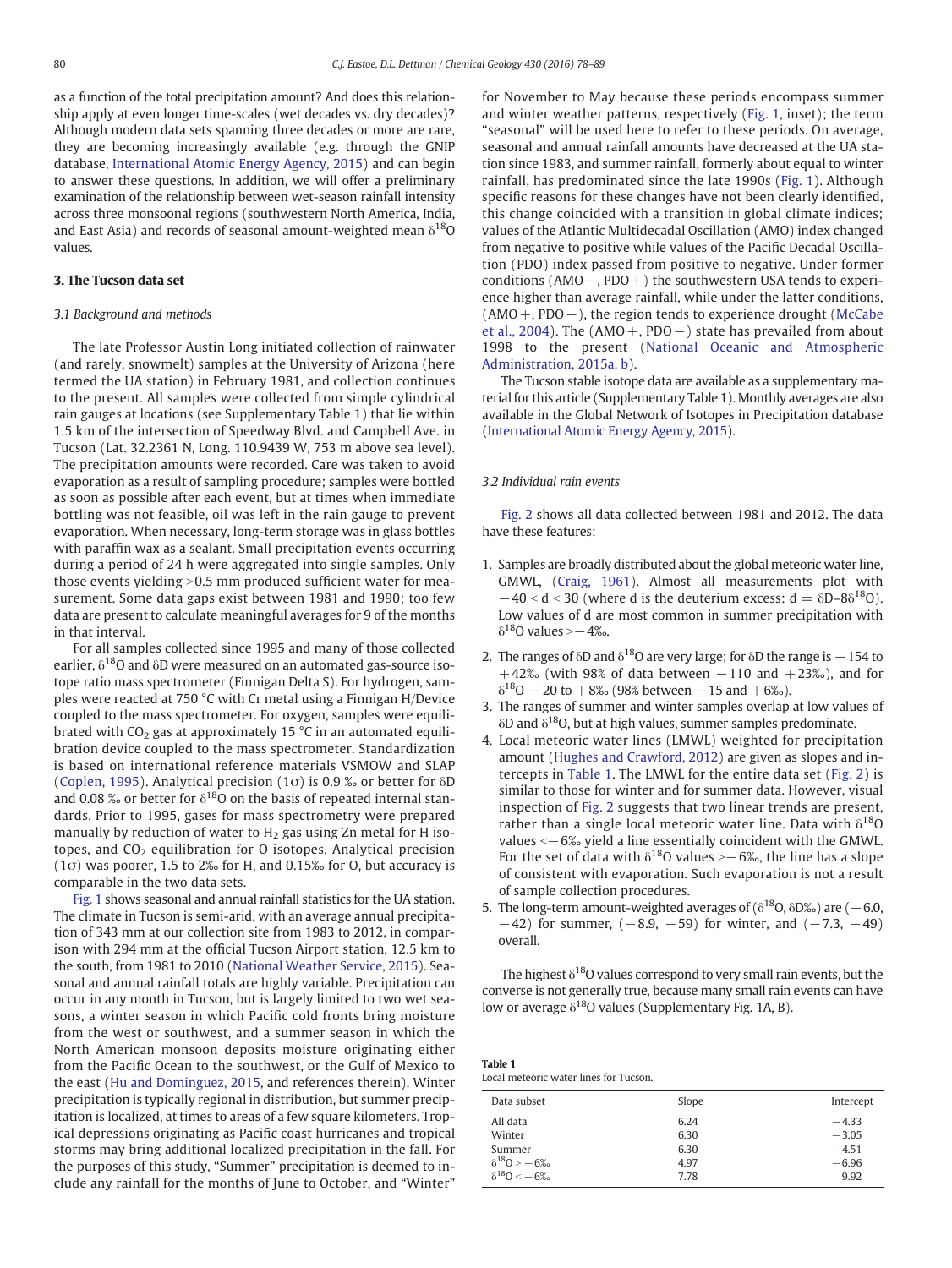<span id="page-3-0"></span>

Fig. 1. Annual and seasonal rainfall totals at the UA station, 1981–2012. Inset: Monthly precipitation averages at Tucson Airport [\(National Weather Service, 2015\)](#page-10-0).

#### 3.3 Seasonal and longer time scales

Seasonal (i.e. winter and summer) amount-weighted mean  $\delta^{18}O$ values are shown with seasonal amount data in [Fig. 3](#page-4-0). Three-year amount-weighted running means are shown as a function of precipitation amount in [Fig. 4](#page-5-0)A and as a time series in [Fig. 4](#page-5-0)B. The overall weighted mean  $\delta^{18}$ O values for both summer and winter based on the entire data set are marked by the horizontal lines [Fig. 4B](#page-5-0). In [Fig. 4](#page-5-0)C 10-year running means are plotted as a time series. Amount-weighted  $\delta^{18}O$ and δD data for summer and winter season (June–Oct., Nov.–May) for each year, and three-year and ten-year running means are compared to the GMWL in Supplementary Fig. 2. The regression lines in these and other figures are presented with the statistical parameters  $R^2$  (R being the Pearson correlation coefficient) and p (the p-value being a measure of the significance of the correlation, which is statistically significant if  $p \leq 0.05$ ).

No attempt has been made to correct this data set for the impact of other climate variables on the  $\delta^{18}$ O value of rainfall. The most likely climate correlation with isotopic composition in this context is temperature averaged over the time scale of interest. Because we observe no correlation or very weak correlation between seasonal or monthly averages of temperature (calculated from unpublished data of National Weather Service, Tucson) and seasonal amount-weighted  $\delta^{18}$ O values in rainfall, we have not adjusted our data for temperature effects (Supplementary Fig. 3). Correlations between seasonal averages of amount



Fig. 2.  $\delta$ D vs.  $\delta^{18}$ O for individual rain events at the UA station, central Tucson. GMWL = global meteoric water line [\(Craig, 1961](#page-10-0)); LMWL = local meteoric water line for the entire dataset. Deuterium excess (d) contours are also plotted.

and temperature are also weak and insignificant (Supplementary Fig. 3C).

The following generalizations emerge:

- 1. As time scale increases, the separation of summer and winter precipitation becomes clearer, and the weighted means converge on the amount- weighted means for the entire dataset. Weighted mean values of deuterium excess converge on 12 for winter, and 5 for summer (Supplementary Fig. 2).
- 2. In the summer data, there is a weak correlation between  $\delta^{18}O$  and precipitation amount at seasonal and three-year time scales [\(Figs. 3](#page-4-0) [and 4A](#page-4-0)).
- 3. For the winter season, a weak correlation between  $\delta^{18}$ O value and precipitation amount is observed only at the seasonal time scale, but not in the 3 year running means [\(Figs. 3 and 4](#page-4-0)A).
- 4. [Fig. 4C](#page-5-0) shows how well any data set for 10 sequential years would estimate the 32-year amount-weighted means of  $\delta^{18}$ O for summer and winter precipitation. In summer, the long-term mean is −6.0‰, and the estimates vary between  $-5.4$  and  $-6.4%$ . For winter, the longterm mean is  $-9.1\%$ , and the estimates vary between  $-8.2$  and −10.0‰. The poorer agreement for winter is due partly to an extreme mean  $\delta^{18}$ O value,  $-13.7%$ , for winter 1994–1995 ([Fig. 3](#page-4-0)).

#### 4. Implications of the Tucson dataset

#### 4.1 Amount relationships at seasonal and longer timescales

[Figs. 3 and 4A](#page-4-0) show that correlations between weighted average  $\delta^{18}$ O and precipitation amount at seasonal and 3-year scales are weak to non-existent for both summer and winter datasets. The correlation is also weak for total annual precipitation (Supplementary Fig. 5). The strongest correlation, with an  $\mathbb{R}^2$  value of 0.35, is for summer data in [Fig. 3](#page-4-0), and indicates that only 35% of the variance in  $\delta^{18}$ O is due to precipitation amount. [Fig. 3](#page-4-0) also shows a simple statistical analysis of these data. Means and standard deviations were calculated for the sets of amount values corresponding to  $\delta^{18}$ O ranges of  $-2\pm1\%$ ,  $-4\pm$ 1‰, etc. The ranges of the amount variable in three of the brackets of data are statistically indistinguishable at 68% and 95% confidence levels, and the fourth bracket, corresponding to  $\delta^{18}O = -2 \pm 1$ ‰, is not conclusively distinguished from the others. In other words, one cannot infer different rainfall amounts from  $\delta^{18}$ O values between −1 and −9‰ in this data set, even though it is possible to fit a statistically-significant regression line to the data. Note that our statistical analysis of summer seasonal data differs from that of [Wagner et al. \(2010, Supplemental](#page-11-0) [information\)](#page-11-0) who used only data for July to September for 20 years of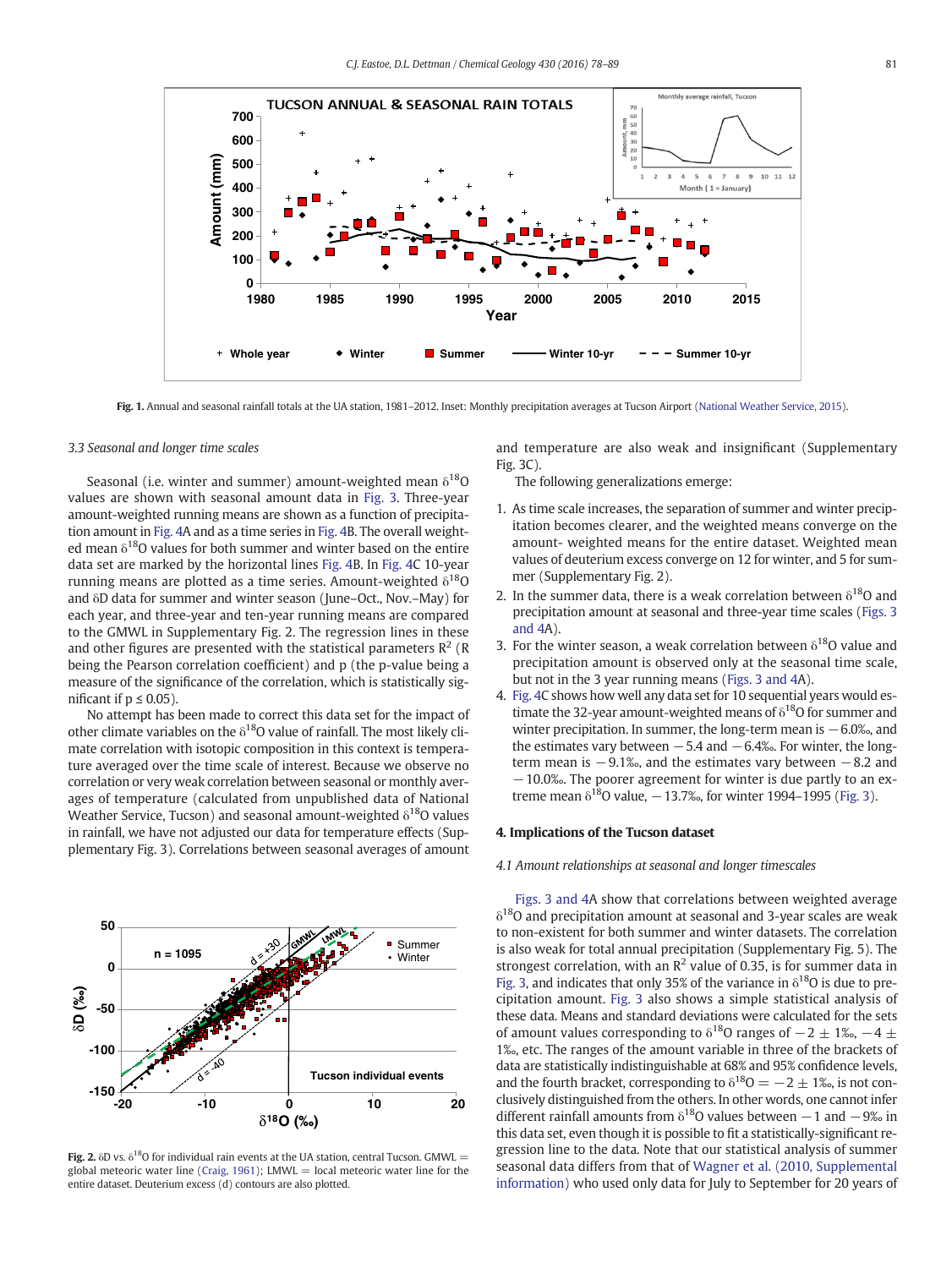<span id="page-4-0"></span>

Fig. 3. Seasonal amount-weighted mean  $\delta^{18}O$  vs. precipitation amount with regression line, UA station. The summer  $\delta^{18}O$  data have been divided into brackets 2‰ wide, viz.  $\delta^{18}O = -2 \pm$ 1‰,  $-4\pm 1$ ‰, etc. The statistics of precipitation amount in each bracket are shown as a mean (large square symbol) and the range mean  $\pm 2\sigma$  (solid horizontal lines).

records from our collection. Their  $\mathbb{R}^2$  value is 0.50, but interpretation of the data is limited in the same fashion as that in our Fig. 3, again showing that a significant correlation does not necessarily lead to an interpretable amount relationship based on the  $\delta^{18}$ O of rainfall.

The seasonal data for Tucson can be compared with data for 1999–2007 from Austin, Texas [\(Pape et al., 2010\)](#page-10-0), where for monthly to bimonthly aggregate rain samples, there is no correlation between amount and  $\delta^{18}$ O for rainfall. However, when ten of the twelve warmest intervals were selected (monthly temperatures  $>$ 26.9 °C) there was a strong correlation between amount and isotopic composition. But as in the Tucson data set, it is not possible to identify wetter or drier periods when data is integrated at a seasonal or annual basis.

#### 4.2 Estimating long-term mean  $\delta^{18}O$

[Fig. 4B](#page-5-0), C shows the degree of convergence of seasonal weighted mean  $\delta^{18}$ O on the long-term (32-year) weighted means with increasing time scale. [Fig. 4](#page-5-0)C shows that if precipitation events were measured over any sequential 10 year interval in Tucson, the difference between the 10-year weighted mean and the long-term weighted mean  $\delta^{18}$ O might be as much as 0.7% in summer and 1.1‰ in winter. Data collection over a period longer than a decade is required for an adequate estimate of the long-term weighted mean. [Fig. 4](#page-5-0)B, C can also be used to compare years prior to and following the change to the (AMO+, PDO−) state, which encompasses a significant drop in the amount of Tucson winter rain ([Fig. 1](#page-3-0)). There is, to date, no convincing isotope response to this observed climate change at three-year and decadal time scales.

#### 4.3 Causes of seasonal isotope variation in Tucson rain

No single and simple cause for isotope variation in Tucson rain at the seasonal time-scale has emerged. Precipitation amount per se is not necessarily a cause of seasonal isotope variation; rather both are likely to be observable effects of the same underlying causes. Factors such as average temperature in Tucson and sea surface temperatures in the Pacific south of Baja California have been observed to correlate with averaged  $\delta^{18}$ O in Tucson rain [\(Wright](#page-11-0) [et al., 2001\)](#page-11-0), but at the monthly time scale only and using a more limited data set. When working with the full data set presented here, correlation between monthly or seasonal average temperature and rain  $\delta^{18}$ O value is either non-existent, or very weak in the case of monthly data for winter (Supplementary Fig. 3A, B). The slope of the winter monthly trend,  $0.22\%$ ,  $\degree$ C, is much less than slopes found in other regions (Figs. 18 and 19 of [Rozanski et al.,](#page-10-0) [1993](#page-10-0)). Sources and advection paths of water vapor account for much of the variance of  $\delta^{18}$ O in precipitation in the western USA [\(Friedman et al., 2002; Strong et al., 2007](#page-10-0)), and therefore presumably also in Tucson, but at relatively short time scales (days to months). [Hu and Dominguez \(2015\),](#page-10-0) using the data set presented here, have demonstrated such a relationship for summer monsoon rain at event timescale; higher values of  $\delta^{18}$ O correspond with vapor sources in the Gulf of Mexico and the Caribbean, while lower values correspond to sources in the Pacific and the Gulf of California. The dependence of precipitation  $\delta^{18}$ O values at monthly time scales on vapor source and transit path [\(Aggarwal et al.,](#page-10-0) [2012](#page-10-0)) applies globally, and is therefore likely to explain much of the variation in Tucson. Tritium measurements provide independent evidence for the addition of tropopause moisture to the water vapor sampled in Tucson ([Eastoe et al., 2011\)](#page-10-0), but the effect is observed at daily to monthly time scales, and is unlikely to result in changes when averaged at seasonal or greater time scales.

This study contributes the following new observations germane to the causes of isotope variability in Tucson precipitation at seasonal time scale. The observed variations in d-parameter suggest that evaporation of falling rain during dry summers contributes to summer seasonal isotope variation in Tucson rain; values of d are lowest in summers with mean  $\delta^{18}$ O values >  $-4\%$  ([Fig. 2](#page-3-0) and Supplementary Fig. 2). Relative humidity in vapor source regions, which also affects values of d ([Merlivat and Jouzel, 1979](#page-10-0)), accounts for little of the seasonal variation in other cases, summer or winter. Typical moisture sources for summer and winter rain in Tucson lie to the southwest over the Pacific Ocean, where sea-surface temperatures are known to vary. In [Fig. 5,](#page-5-0) the El Niño Southern Oscillation (ENSO) index ([National Oceanic and](#page-10-0) [Atmospheric Administration, 2015c](#page-10-0)), averaged over the summer and winter seasons as defined in this study, is used as a proxy for seasurface temperature. There is no simple relationship between mean  $\delta^{18}$ O values for winters and the ENSO index. The plot suggests that most isotope variation in winter arises in years of neutral ENSO index. For summers, a weak but significant correlation ( $R^2 = 0.20$ ,  $p = 0.01$ ) arises from the limitation of high seasonal average  $\delta^{18}$ O to years of positive ENSO index. Our findings stand in contrast to conclusions of [Moerman et al. \(2013\)](#page-10-0) who found a relationship between interannual changes of weighted average  $\delta^{18}O$  in rain and ENSO indices in a 5-year rain isotope dataset from Borneo. It must be remembered that the various studies report correlations, not necessarily causes, and that none of the correlations emerges as truly dominant (e.g. [Friedman](#page-10-0) [et al. 2002; Strong et al., 2007; Wright et al., 2001\)](#page-10-0) One can speculate that a complex combination of all of these factors operates to bring about the observed changes in  $\delta^{18}$ O from season to season.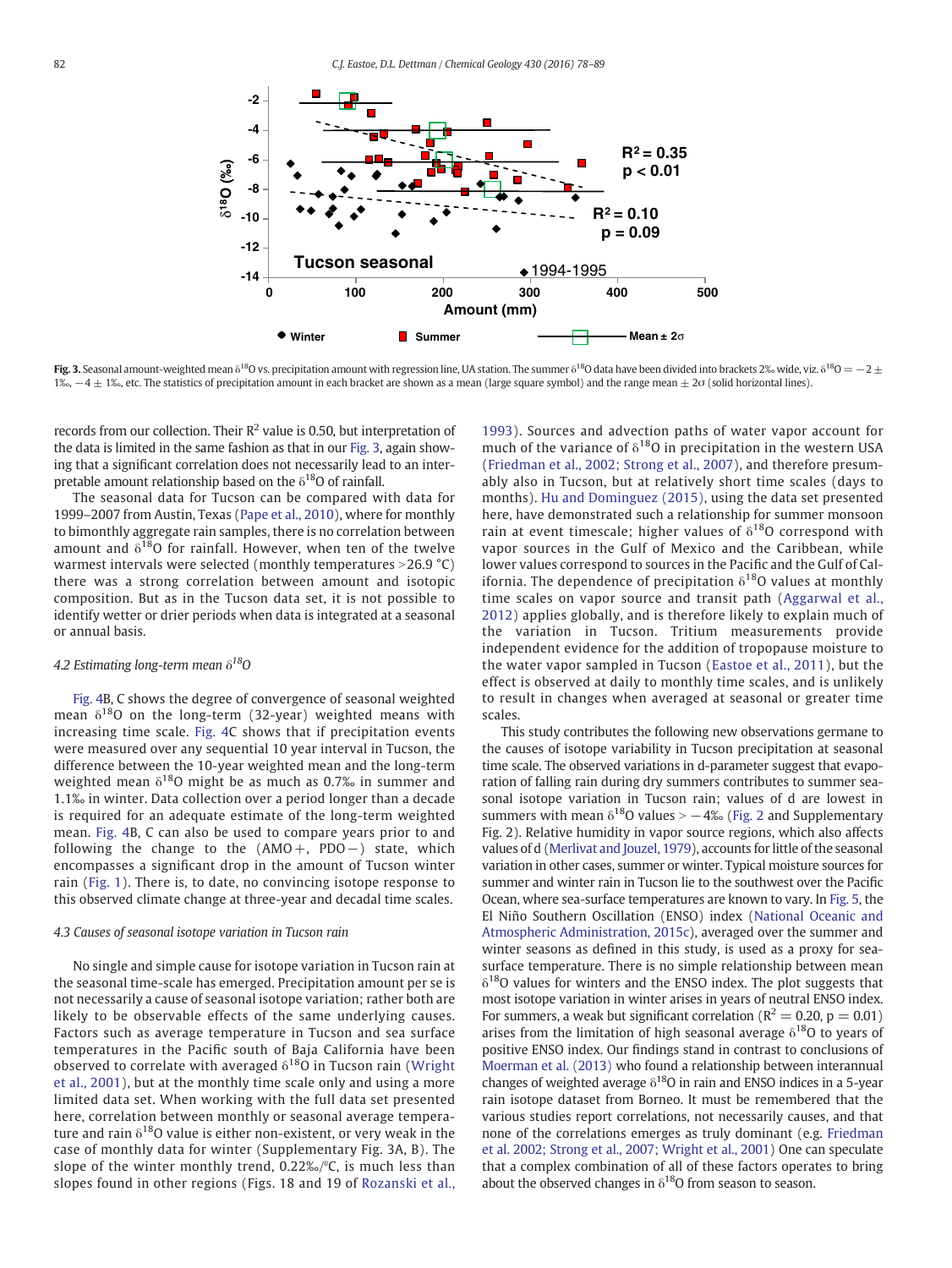<span id="page-5-0"></span>

Fig. 4. A. Three-year running mean of amount-weighted  $\delta^{18}O$  vs. precipitation amount at the UA station. B. Time series of three-year running mean of amount-weighted  $\delta^{18}O$ . C. Time series of ten-year running mean of amount-weighted δ<sup>18</sup>O. Horizontal dashed lines indicate weighted average δ<sup>18</sup>O value for summer (upper) and winter (lower) for the entire UA-station dataset.



Fig. 5. Seasonal weighted mean  $\delta^{18}O$  values for precipitation in Tucson as a function of ENSO index [\(National Oceanic and Atmospheric Administration, 2015c\)](#page-10-0) averaged over the same months as the precipitation.

#### 5. Modification of precipitation isotope signal in recharge

In the context of paleohydrologic reconstructions tied to sub-surface waters, such as speleothem or groundwater studies, a plausible objection to the approach discussed to this point might be that groundwater recharge does not occur in proportion to precipitation amount. Smaller events give rise to no recharge, especially in summer (a possibility also discussed by [Pape et al., 2010](#page-10-0)), while the amount of recharge from larger events is limited by the rate of infiltration of surface water. How or whether the isotope signals in precipitation are reflected in cave drip water will depend on the mechanisms of recharge and groundwater storage in the catchment of a particular cave.

A useful example is found at the Cave of the Bells, 62 km southeast of Tucson. This cave occurs in a low ridge of Permian limestone on the eastern flank of the Santa Rita Mountains. Local topography indicates a small cave catchment on rocky hillslopes with short drainages, with elevations no more than 200 m higher than the cave entrance, and a lateral extent within 2 km of the entrance on the upslope side. Wagner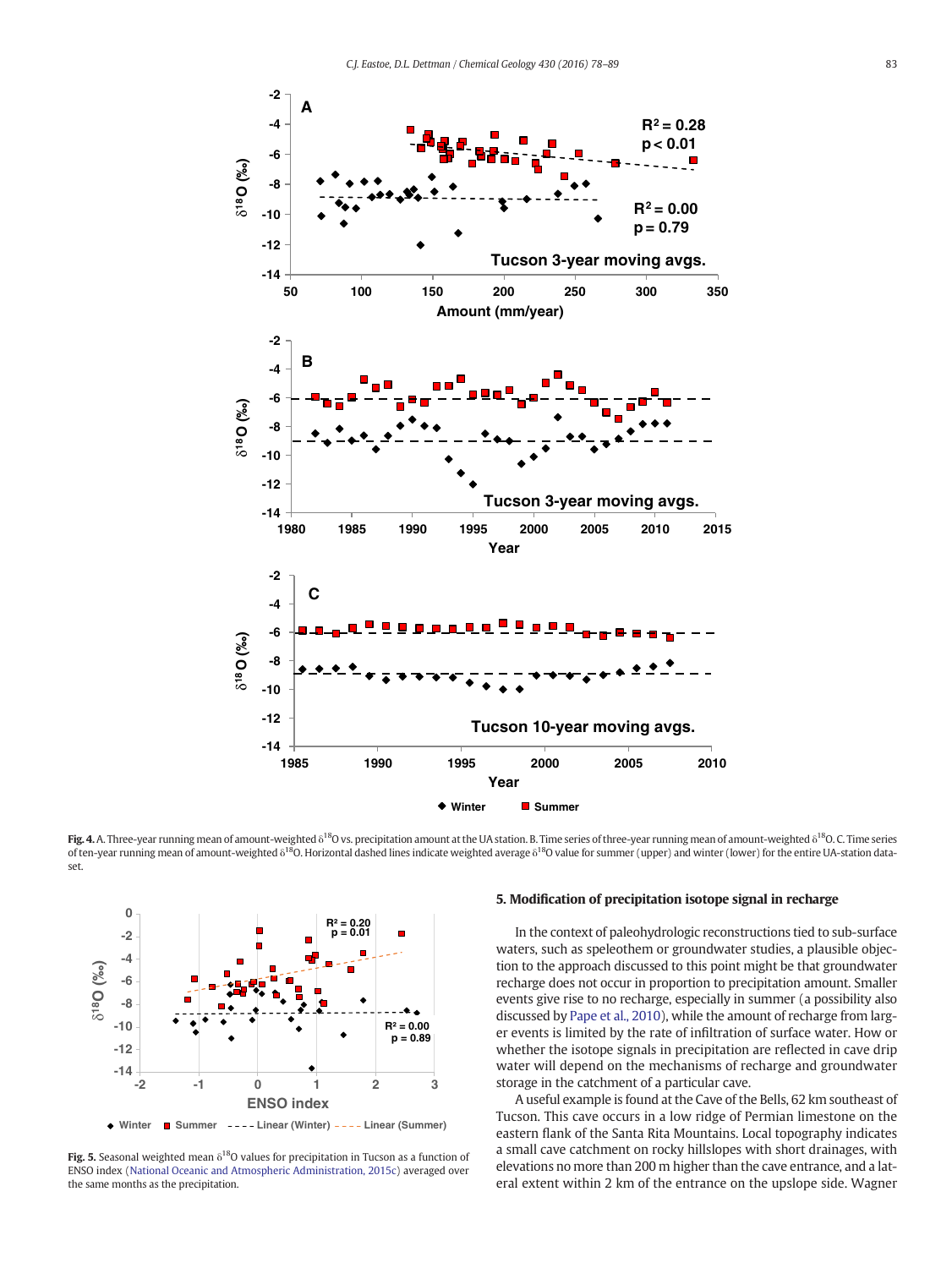et al. (2010, Supplementary Fig. 2) collected drip water from four sites in the cave and rainwater from near the cave entrance over 4 years. The variation of  $\delta^{18}$ O between rain events was similar in range to that of Tucson rain, but drip water retained a consistent  $\delta^{18}$ O value near −10‰, resembling that of average local winter precipitation. There is no evidence of drip water response to single rain events; a single deflection of about 1‰ was recorded at one drip-water collection site after a wet monsoon. In this catchment, summer recharge is all but absent, and winter recharge appears to supply a combination of water from most winter rain events in diffuse fashion (because there are no large drainages on the mountain slope above the cave). Such a recharge mechanism stands in contrast to that associated with large streams in the alluvial flatlands of arid regions, where most recharge is focused in the stream beds and occurs mainly after large flow events [\(Meredith](#page-10-0) [et al., 2015; Vivoni et al., 2006\)](#page-10-0).

A better match for recharge conditions near the Cave of the Bells may be achieved with this simple model. We assume that small precipitation events, here classed as those of less than 5 mm, lead to no recharge because of evaporation and evapo-transpiration losses, while events of more than 5 mm all contribute similar volumes of recharge, any excess water being lost as runoff. Therefore we compared the arithmetic mean of  $\delta^{18}$ O for Tucson precipitation events above 5 mm as a more appropriate measure of contribution to recharge (Fig. 6). Summer data, although not relevant to the Cave of the Bells, are also shown, because summer recharge also is known to occur in other karst terrains of the region (e.g. in the Sacramento Mountains of New Mexico, [Newton](#page-10-0) [et al., 2012](#page-10-0)). The degree of correlation between the variables is very similar to that of the amount-weighted mean  $\delta^{18}O$  of the whole seasonal data set [\(Fig. 3\)](#page-4-0).

#### 6. Comparison with other long-term monsoon precipitation records

The lack of amount-related isotope effects at seasonal to decadal time scales in Tucson precipitation prompted us to examine whether such effects exist at other sites with long isotope records, particularly those that have formed part of the interpretative basis for speleothem paleoclimate studies. Data for New Delhi (28.61°N, 77.21°E), Hong Kong (22.28°N, 114.17°E) and Guam (13.47°N, 114.75°E) were obtained from the WISER database [\(International Atomic Energy Agency, 2015\)](#page-10-0), and are here represented as weighted means integrating different periods of time: wet season precipitation only for New Delhi and Hong Kong, and total annual rain for Guam. As above, different degrees of averaging are used to capture the water most likely to contribute to soil, surface, and cave waters, and to make up shallow ground water recharge in each region.

In New Delhi, the South Asian monsoon generates a summer wet season limited to July, August and September. Seasonal mean data mostly plot closely along the GMWL (Supplementary Fig. 6), indicating that evaporation has little effect on the seasonal means in most years. The correlation between  $\delta^{18}O$  and amount is very weak at seasonal time scale, and weak but significant at three-year time scale [\(Fig. 7](#page-7-0)). A statistical analysis like that in [Fig. 3](#page-4-0) shows that seasonal weighted mean  $\delta^{18}$ O values cannot be used to discriminate different rainfall amounts for the total monsoon at the seasonal time scale [\(Fig. 7A](#page-7-0)).

In Hong Kong, the summer wet season is longer, more variable in duration, and strongly influenced by tropical cyclones. In this case, the seasonal average data represent the interval from the first (March, April or May) to the last month (September or October) in which rainfall exceeded 100 mm. Only  $\delta^{18}$ O data are available. There is no correlation between  $\delta^{18}$ O and amount at seasonal and three-year time scales [\(Fig. 8\)](#page-8-0).

Guam has a continuously wet climate. Weighted mean  $\delta^{18}$ O values were calculated for the entire year. The data points are few, but appear to indicate the best correlation of all the data sets reviewed [\(Fig. 9](#page-8-0)). Similar correlations were reported on other tropical Pacific islands by [Conroy et al. \(2013\),](#page-10-0) who noted that only part of the variance in the isotope data was related to precipitation amount.

#### 7. Rain isotopes and regional monsoon precipitation

In response to suggestions that precipitation isotopes at a particular site reflect interannual changes of rainfall intensity at regional scale [\(Yuan et al., 2004; Cheng et al., 2006](#page-11-0)), we have also compared the isotopic composition of seasonal mean rainfall  $\delta^{18}$ O values with regional indices of monsoon rain amount. We have constructed a simple index for the North American southwest monsoon based on rainfall records. In Asia monsoon intensity at the regional scale has been quantified using differences in high-altitude wind shear for the East Asian monsoons [\(Wang et al., 2001; School of Ocean and Earth Science and](#page-11-0) [Technology, 2014](#page-11-0)), or using regional rainfall records, as in the case of the All India Rain (AIR) index [\(Goswami et al., 2006\)](#page-10-0). For the North American Monsoon in the southwestern USA, we have calculated an index like the AIR index from selected Arizona and New Mexico precipita-tion records from 1982 to 2012, June to October ([National Oceanic and](#page-10-0) [Atmospheric Administration, 2015d\)](#page-10-0). The index (Arizona New Mexico Monsoon Rain Index, ANMMRI) is calculated thus: for each of ten stations (Tucson, Payson, Flagstaff, Douglas and Nogales in Arizona, and Albuquerque, Gallup, Tularosa, Cliff and Las Cruces in New Mexico), the precipitation in June to October (JJASO) for a particular year is normalized



Fig. 6. Arithmetic mean of  $\delta^{18}O$  vs. precipitation amount at the UA station, excluding events of <5 mm.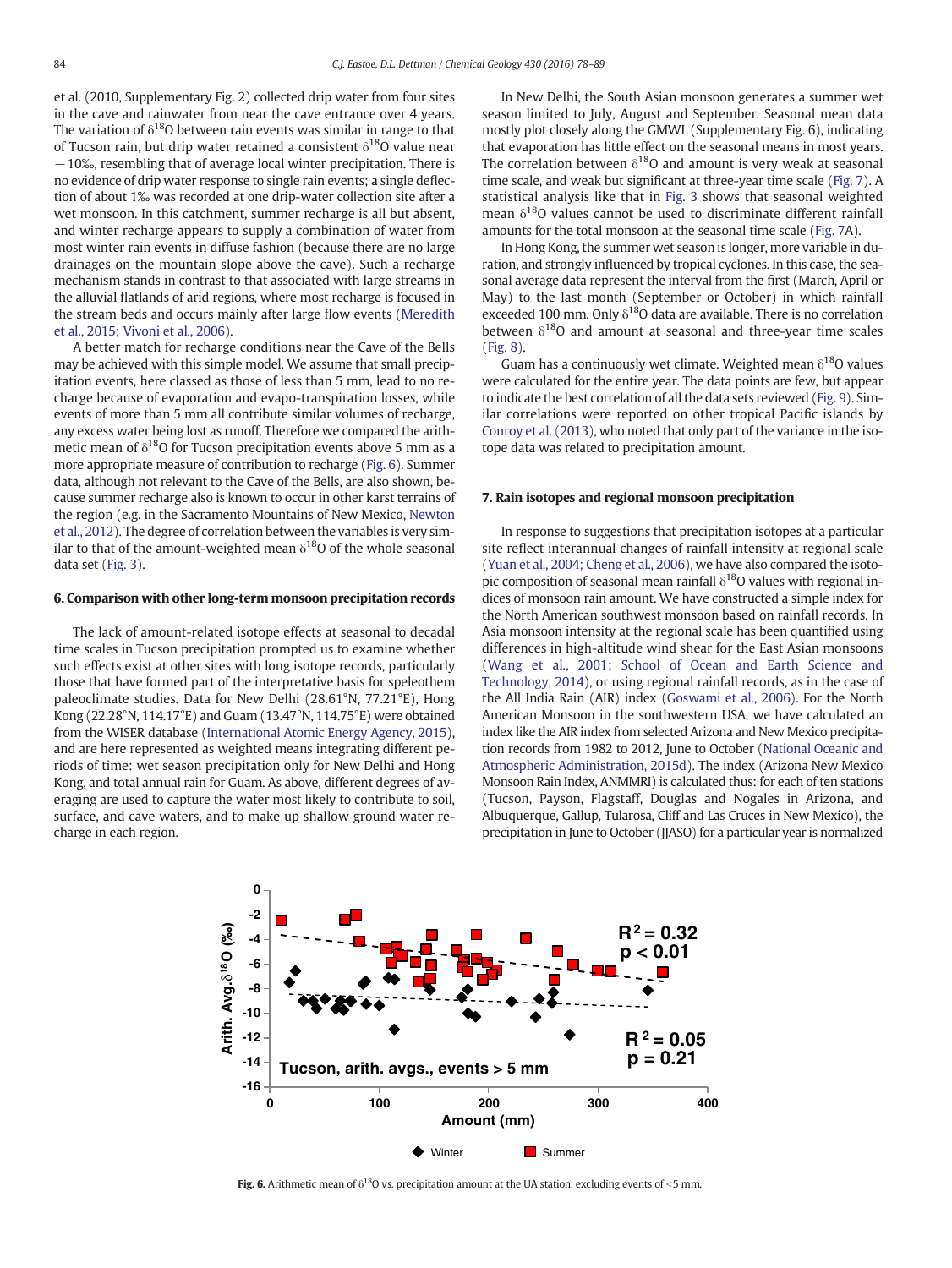<span id="page-7-0"></span>

Fig. 7. Average δ<sup>18</sup>O vs. amount (squares) for monsoon seasons (July + August + September) in New Delhi. A. Seasonal averages. The δ<sup>18</sup>O data have been divided into brackets 2‰ wide, viz.  $\delta^{18}O = -2 \pm 1\%$ ,  $-4 \pm 1\%$ , etc. The statistics of precipitation amount in each bracket are shown as a mean (large diamond symbol) and the range and the range mean  $\pm 2\sigma$  (solid horizontal lines). B. Three-year running means. Data from [International Atomic Energy Agency \(2015\)](#page-10-0).

to the mean JJASO precipitation amount for 1982–2012. For each year, the sum S of the normalized data for all ten stations is calculated.

### ANMMRI =  $3\left(\frac{S}{10}-1\right)$ .

An average monsoon has  $ANMMRI = 0$  and the arbitrary factor 3 is used to expand the numerical range of the index. Although values of our precipitation-based ANMMRI show little relationship to a broader regional index based on high-altitude parameters [\(Li, 2015\)](#page-10-0), we prefer our simple index because it is tied directly to regional rainfall amounts. In all three monsoon indices, positive values correspond to more intense monsoons, i.e. higher-than-average precipitation over a broad region, a value of 0 is an average monsoon and negative values denote weak monsoons.

A comparison of the amount-averaged seasonal  $\delta^{18}$ O at a particular site (New Delhi, Hong Kong and Tucson) to the monsoon indices in each region reveals a similar and unexpected pattern ([Fig. 10\)](#page-9-0). Extreme values of  $\delta^{18}$ O are limited to monsoon indices <0. Ranges of  $\delta^{18}$ O are narrow for monsoon indices  $>0$ , converging on a long-term mean between  $-6$  and  $-8$  ‰.

The relationship between monsoon intensity and seasonal mean  $\delta^{18}$ O in rain at a particular site appears to be more complicated than the rain-out effect proposed by [Liu et al. \(2014\)](#page-10-0). Monsoon seasons of greater or lesser intensity cannot be reliably distinguished according to the relationships shown in [Fig. 10.](#page-9-0) The generation of low mean  $\delta^{18}O$ by a large relative fraction of rain-out may indeed be one factor governing the mean  $\delta^{18}O$  of rain at seasonal time-scale, but in lowintensity rather than high-intensity monsoons. Thus a large isotope effect resulting from rain-out in monsoon air masses (as indicated by more negative  $\delta^{18}$ O values in that year's rains) may only occur when the air masses carry less water than occurs in average or unusually wet monsoons, those with indices near 0 or ≥0. Other factors, including evaporation of falling rain, also operate, so that low intensity monsoons may in some circumstances yield high seasonal mean  $\delta^{18}$ O values.

#### 8. Implications for hydrologic and climate reconstructions

Isotope data for precipitation at the four sites examined have large variances. Statistical treatments of the data can give different results according to the chosen time scale. So, while monthly amount effects, in the sense of [Rozanski et al. \(1993\),](#page-10-0) are indeed present in the data from New Delhi and Hong Kong, this result does not extend to seasonal or multi-year time scales. In Tucson, for either winter or summer seasons, an amount effect is essentially absent at time scales from seasonal to decadal. Only at the Guam station (among the stations studied here) is there a defensible isotope-amount relationship, in this instance at the annual time scale.

A more complicated formulation of the amount effect involves a proposed relationship between site-specific seasonal  $\delta^{18}$ O means (e.g. a cave location) and regional-scale isotope fractionation due to rain-out upwind of the site. This kind of amount effect was tested in preliminary fashion here using indices of monsoon intensity (based on integrated amounts of precipitation across broad monsoon regions in two cases, and monsoon circulation wind strength in a third). In all three regions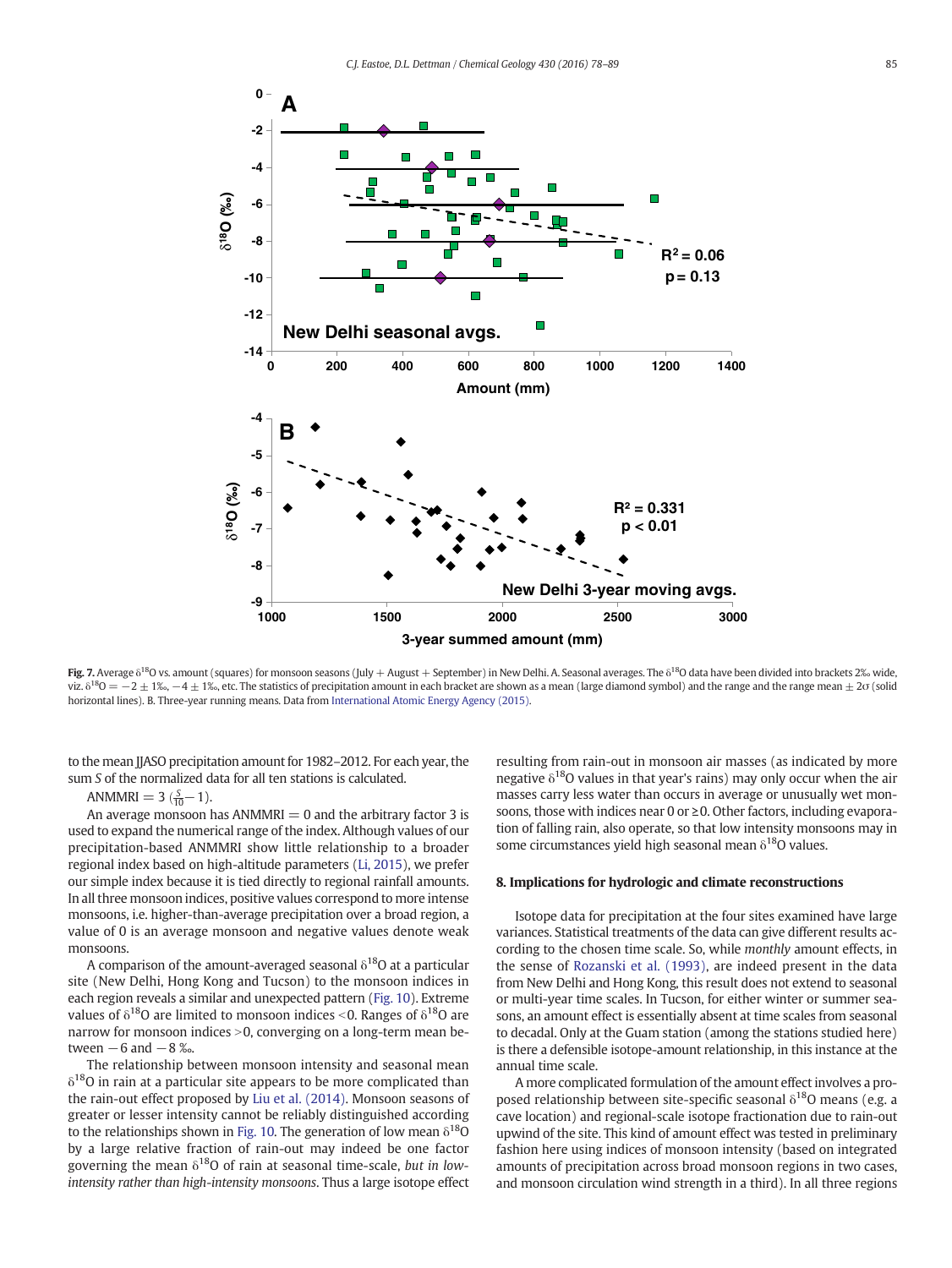<span id="page-8-0"></span>

Fig. 8. Amount-weighted mean  $\delta^{18}$ O for wet seasons (averaged between the first and last months with >100 mm of rain) vs. precipitation amount in Hong Kong. A. Seasonal means. B. Three-year running means. Data from [International Atomic Energy Agency \(2015\)](#page-10-0).

the results suggest no interpretable relationship between monsoon intensity and the local isotope record ([Fig. 10](#page-9-0)); further study is warranted as new long-term isotope data sets become available for other monsoon localities.

At the very least, the use of paleohydrologic proxies such as O isotopes in speleothem calcite requires an unambiguous answer to the question: is it possible to use stable isotopes to distinguish wetter and drier rainy seasons in a given location or region on an annual time scale? In most cases, it is even more useful to pose that question at decadal or longer time scales. Isotope records in precipitation are now long enough at several stations to permit a statistical analysis at the time scale of complete wet seasons or annual totals. Because data sets with poor correlation between isotopes and amount can still generate a



Fig. 9. Amount-weighted mean  $\delta^{18}O$  vs. precipitation amount for individual years in Guam. Data from [International Atomic Energy Agency \(2015\).](#page-10-0)

trend line, it would be much more useful to calculate confidence intervals for the relationships on which interpretations are based (e.g. [Figs. 3 and 7\)](#page-4-0).

Much rarer, commonly because of data gaps, are data sets that permit analysis on a decadal time scale. Variations at even longer time scales, which would be of most interest in paleohydrologic reconstruction, cannot be addressed at present, because no suitable data sets exist. Because of this, the importance of maintaining isotope observations in precipitation at a time of increasing climate change cannot be over-emphasized.

The poor expression of the isotope-amount effect at three observation sites, two of which have been cited as the basis of paleoclimate reconstructions (via the citation of [Rozanski et al., 1993\)](#page-10-0), is a serious issue for the interpretation of speleothem isotope data sets in south and east Asia and in southwestern North America. There is no doubt that speleothems preserve measurable signals of environmental change; however, the confidence with which an amount effect can be invoked when interpreting the data needs to be examined carefully. Multi-proxy approaches on longer time scales (e.g. [Buckley et al., 2010\)](#page-10-0) are more likely to yield robust results than studies relying exclusively on speleothem isotopes.

It is incumbent upon researchers who wish to interpret the Oisotope records of speleothems to demonstrate an effective climate – stable isotope relationship in the study area at the appropriate time scale. Although we have examined only four locations, this study raises concerns about amount effects at seasonal to decadal time scales in monsoon regions ([Figs. 3, 7, and 8](#page-4-0)). Note, however, that this does not preclude the retrieval of useful information at, for instance, millennial time scales where global forcing phenomena may be reflected in speleothem records [\(Meyer et al., 2011; Liu et al., 2014; Pausata et al.,](#page-10-0) [2011\)](#page-10-0). As more records of isotopes in precipitation become available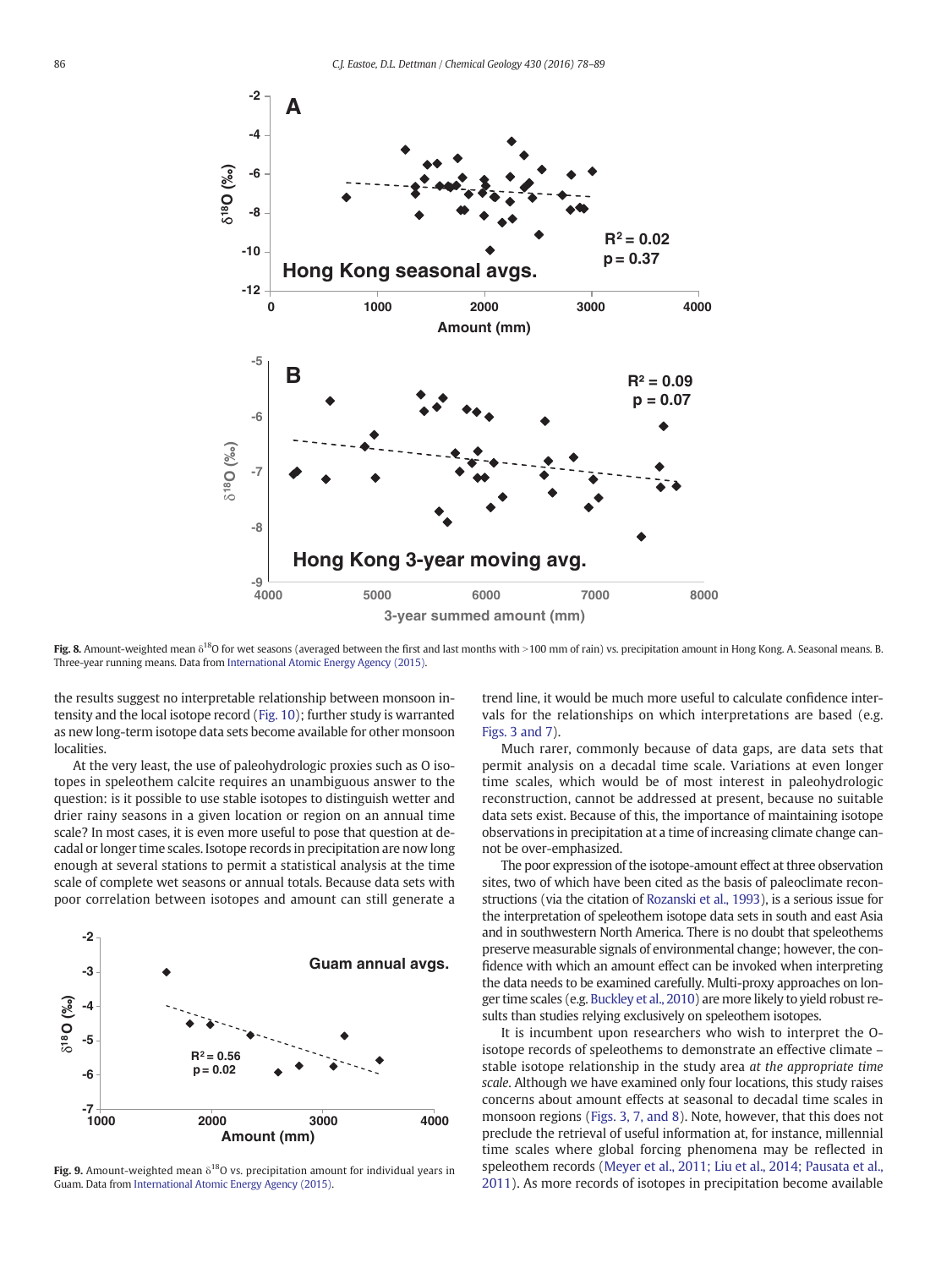<span id="page-9-0"></span>

Fig. 10. Site-specific amount-weighted seasonal mean  $\delta^{18}$ O vs. monsoon intensity index for East Asia (Hong Kong means vs. JJAS index of [Wang et al., 2001](#page-11-0) and [School of Ocean](#page-10-0) [and Earth Science and Technology, 2014\)](#page-10-0), Indian SW Monsoon (New Delhi means vs. All India Rain index of [Goswami et al., 2006](#page-10-0)) and North America (Tucson means vs. ANMMRI index described in text).

at decadal or longer time scales, these relationships can be tested across well quantified changes in climate. Alternatively, models of atmospheric responses to climate variation that incorporate stable isotope tracers can be used to test long term isotopic responses to climate change, although models have their own associated uncertainties. The latter approach is necessary when examining century scale or longer shifts in climate patterns that may be reflected in speleothem records. Whichever method is used to test isotopic responses to climate changes, the relationship must be significant in the contexts of natural variance and analytical statistics. While useful amount effects do not exist at some locations for which they have been claimed (Hong Kong, New Delhi and Tucson), there are other stations where useful relationships do in fact exist (e.g. [Cruz et al., 2005\)](#page-10-0). In the case of Guam [\(Kurita et al., 2009,](#page-10-0) [Partin et al., 2012\)](#page-10-0), published interpretations are based on short-term isotope and amount data with considerable scatter, but the annual averages presented here [\(Fig. 9](#page-8-0)) suggest that a relationship exists at an annual time scale.

To conclude this discussion, we return to the Cave of the Bells speleothem record, close to Tucson. An oxygen isotope data-set spanning 12,000 years reveals  $\delta^{18}$ O variation with an amplitude of 3‰ [\(Wagner et al., 2010\)](#page-11-0). What might explain the changes in  $\delta^{18}$ O if they are not due to a correlation between  $\delta^{18}$ O and precipitation amount at seasonal or longer time scales? The  $\delta^{18}$ O shifts include a stepwise change of about 2.5‰ between 15 and 14 Ka, and a cyclic pattern with an amplitude of about 1.5‰ between 14 and 11 Ka. The stepwise shift could represent the change in  $\delta^{18}$ O observed globally in precipitation (preserved as groundwater that has been dated) at the end of the Pleistocene ([Clark and Fritz, 1997](#page-10-0), pp. 198–200). Possibilities for explaining the later cyclic variations include:

- 1. Changes in the ratio of summer to winter precipitation. Local climate alternated between the present state (about equal summer and winter precipitation, but recharge dominated by winter) and one with mostly summer rain. The source of drip water in the latter state would shift toward summer recharge, even if only a little of the summer precipitation was able to infiltrate.
- 2. Changes in the amount of precipitation from tropical cyclonic weather systems, which at present deliver low  $-\delta^{18}O$  rainwater in the fall in southern Arizona ([Eastoe et al., 2015](#page-10-0)).
- 3. Increasing frequency of extreme precipitation events. Our data for individual events (Supplementary Fig. 1) show that large events, both in winter and in summer, tend toward average  $\delta^{18}$ O values. Assuming the past to resemble the present in this respect, this possibility cannot explain the cyclic speleothem data. However, an increased frequency of outlier winter seasons with very low average  $\delta^{18}$ O, like that in 1994–1995 [\(Fig. 3\)](#page-4-0), could contribute to such a signal. With only one example, we cannot predict whether such seasons are generally associated with high precipitation amount.

Similar explanations may apply in other regions.

#### 9. Conclusions

- a. Isotope amount effects are weak to non-existent at time-scales ranging from seasons to decades in a 32-year dataset for precipitation in Tucson, Arizona. Such weak effects as exist could not be used to discriminate between wet and dry time intervals.
- b. Although a significant correlation between rainfall amount and the  $\delta^{18}$ O of rainfall exists for summer rains on an annual basis in Tucson, variance in the data prevents the use of  $\delta^{18}$ O values to calculate rainfall amounts or to reliably classify seasons as wetter or drier than average.
- c. At New Delhi and Hong Kong, stations commonly cited as good examples of isotope amount effects, these effects are weak to nonexistent at the time scales of individual wet seasons.
- d. Guam precipitation appears to give a useful amount effect at an annual time scale.
- e. Isotope amount effects exist and are useful for paleoclimate reconstruction in certain regions ([Cruz et al., 2005; Partin et al., 2012](#page-10-0)), but our data show that they cannot be assumed in all warm monsoon settings. Our observations suggest pitfalls in extrapolating long-term "isotope effects" from short-term precipitation datasets. In particular, our analysis poses serious questions for paleoclimate studies in which precipitation amount is inferred from speleothem isotope data, e.g. in East and South Asia and Southwestern North America.
- f. A preliminary investigation of the relationship between regional precipitation amounts in monsoonal rain regimes, i.e. "monsoon intensity", and site-specific isotope records shows little promise of effective relationships. Notably, extreme  $\delta^{18}$ O values (both high and low) are limited to weaker-than-average monsoon years.
- g. Continued acquisition of long-term stable isotope data in precipitation from sites undergoing climate change will be important for evaluation of the relationship between isotopes and climatic phenomena.

Supplementary data to this article can be found online at [http://dx.](doi:10.1016/j.chemgeo.2016.03.022) [doi.org/10.1016/j.chemgeo.2016.03.022.](doi:10.1016/j.chemgeo.2016.03.022)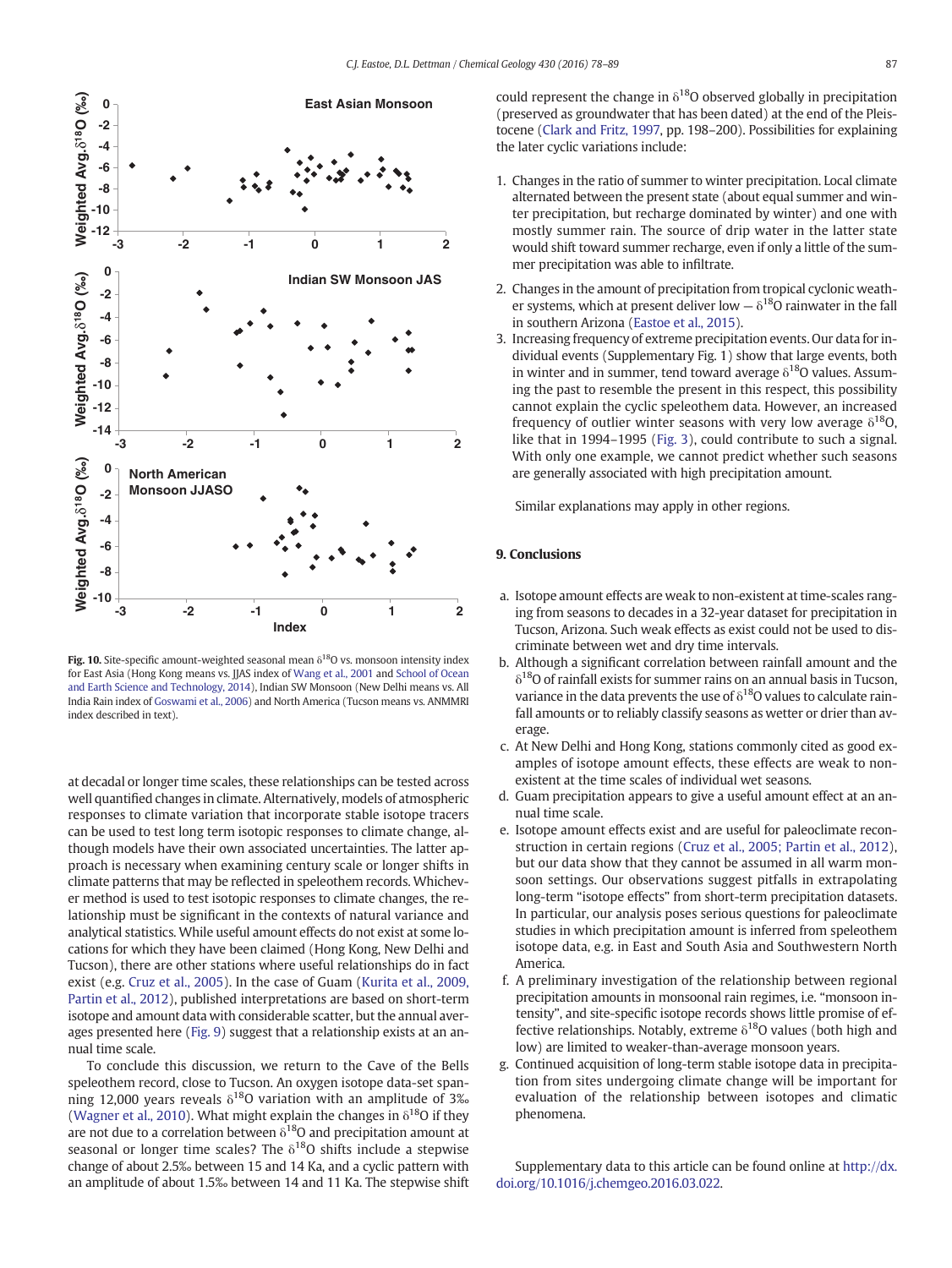#### <span id="page-10-0"></span>Acknowledgements

The authors express their gratitude to the late Austin Long for initiating the sample and data collection on which this article is founded, and to William E. Wright for critically reviewing data collected prior to the year 2000. Jay Quade and Alexis Licht provided useful input on an early version of the manuscript. Journal editors and anonymous reviewers provided valuable suggestions for improving the manuscript. Analyses were funded by the Environmental Isotope Laboratory and its antecedents at the University of Arizona.

#### References

- Aggarwal, P.K., Alduchov, O.A., Froehlich, K.O., Araguas-Araguas, L.J., Sturchio, N.C., Kurita, N., 2012. Stable isotopes in global precipitation: a unified interpretation based on atmospheric moisture residence time. Geophys. Res. Lett. 39, L08203. http://dx.doi.org/ [10.1029/2012GL051937.](http://dx.doi.org/10.1029/2012GL051937)
- Aggarwal, P.K., Fröhlich, K., Kulkarni, K.M., Gourcy, L.L., 2004. Stable isotope evidence for moisture sources in the Asian summer monsoon under present and past climatic regimes. Geophys. Res. Lett. 31, L08203. http://dx.doi.org[/10.1029/2004GL019911](http://dx.doi.org/10.1029/2004GL019911) 4 pp.
- Bar-Mathews, M., Ayalon, A., Kaufman, A., Wasserburg, G.J., 1999. [The eastern Mediterra](http://refhub.elsevier.com/S0009-2541(16)30144-9/rf0010)nean paleoclimate as a refl[ection of regional events: Soreq Cave, Israel. Earth Planet.](http://refhub.elsevier.com/S0009-2541(16)30144-9/rf0010) [Sci. Lett. 166, 85](http://refhub.elsevier.com/S0009-2541(16)30144-9/rf0010)–95.
- Bowen, G., 2008. Spatial analysis of the intra-annual variation of precipitation isotoperatios and its climatological corollaries. J. Geophys. Res. 113, D05113. http:// dx.doi.org[/10.1029/2007JD009295](http://dx.doi.org/10.1029/2007JD009295) (November).
- Breitenbach, S.F.M., Adkins, J.F., Meyer, H., Marwan, N., Kumar, K.K., Haug, C.H., 2010. Strong infl[uence of water vapor source on stable isotopes in precipitation](http://refhub.elsevier.com/S0009-2541(16)30144-9/rf0020) [observed in Southern Meghalaya, NE India. Earth Planet. Sci. Lett. 292, 212](http://refhub.elsevier.com/S0009-2541(16)30144-9/rf0020)–220.
- Buckley, B.M., Anchukaitis, K.J., Penny, D., Fletcher, R., Cook, E.R., Sanod, M., Name, L.C., Wichienkeeof, A., Minhe, T.T., Hongg, T.M., 2010. [Climate as a contributing factor in](http://refhub.elsevier.com/S0009-2541(16)30144-9/rf0025) [the demise of Angkor, Cambodia. Proceedings of the National Academy of Sciences.](http://refhub.elsevier.com/S0009-2541(16)30144-9/rf0025) [107, pp. 6748](http://refhub.elsevier.com/S0009-2541(16)30144-9/rf0025)–6752.
- Cheng, H., Edwards, R.L., Wang, Y., Kong, X., Ming, Y., Kelly, M.J., Wang, X., Gallup, C.D., 2006. [A penultimate glacial monsoon record from Hulu Cave and two-phase glacial](http://refhub.elsevier.com/S0009-2541(16)30144-9/rf0030) [terminations. Geology 34, 217](http://refhub.elsevier.com/S0009-2541(16)30144-9/rf0030)–220.
- Clark, I., Fritz, P., 1997. [Environmental Isotopes in Hydrogeology. Lewis Publishers, Boca](http://refhub.elsevier.com/S0009-2541(16)30144-9/rf0035) [Raton, Florida 328 pp.](http://refhub.elsevier.com/S0009-2541(16)30144-9/rf0035)
- Conroy, J.L., Cobb, K.M., Noone, D., 2013. [Comparison of precipitation isotope variability](http://refhub.elsevier.com/S0009-2541(16)30144-9/rf0040) across the tropical Pacifi[c in observations and SWING2 model simulations.](http://refhub.elsevier.com/S0009-2541(16)30144-9/rf0040) [J. Geophys. Res.-Atmos. 118, 5867](http://refhub.elsevier.com/S0009-2541(16)30144-9/rf0040)–5892.
- Coplen, T.B., 1995. [Reporting of Stable Carbon, Hydrogen and Oxygen Abundances.](http://refhub.elsevier.com/S0009-2541(16)30144-9/rf0045) [825. International Atomic Energy Agency, IAEA Tecdoc, Vienna, pp. 31](http://refhub.elsevier.com/S0009-2541(16)30144-9/rf0045)–34.
- Craig, H., 1961. [Isotopic variation in meteoric waters. Science 133, 1702](http://refhub.elsevier.com/S0009-2541(16)30144-9/rf0050)–1703.
- Cruz, F.W., Burns, S.J., Karmann, I., Sharp, W.D., Vuille, M., Cardoso, A.O., Ferrari, J.A., Silva Dias, P.L., Viana, O., 2005. [Insolation-driven changes in atmospheric](http://refhub.elsevier.com/S0009-2541(16)30144-9/rf0055) [circulation over the past 116,000 years in subtropical Brazil. Nature 434, 63](http://refhub.elsevier.com/S0009-2541(16)30144-9/rf0055)–66. Dansgaard, W., 1964. [Stable isotopes in precipitation. Tellus 16, 436](http://refhub.elsevier.com/S0009-2541(16)30144-9/rf0060)–468.
- Dayem, K.E., Molnar, P., Battisti, D.S., Roe, G.H., 2010. [Lessons learned from oxygen](http://refhub.elsevier.com/S0009-2541(16)30144-9/rf0065) [isotopes in modern precipitation applied to the interpretation of speleothem](http://refhub.elsevier.com/S0009-2541(16)30144-9/rf0065) [records of climate from eastern Asia. Earth Planet. Sci. Lett. 295, 219](http://refhub.elsevier.com/S0009-2541(16)30144-9/rf0065)–230.
- Eastoe, C.J., Hess, G., Mahieux, S., 2015. [Identifying recharge from tropical cyclonic storms,](http://refhub.elsevier.com/S0009-2541(16)30144-9/rf0070) [Baja California Sur, Mexico. Ground Water 53, 133](http://refhub.elsevier.com/S0009-2541(16)30144-9/rf0070)–138 (theme issue).
- Eastoe, C.J., Watts, C.J., Ploughe, M., Wright, W.E., 2011. [Future use of tritium in mapping](http://refhub.elsevier.com/S0009-2541(16)30144-9/rf0075) [pre-bomb groundwater volumes. Ground Water 50, 87](http://refhub.elsevier.com/S0009-2541(16)30144-9/rf0075)–93.
- Fleitmann, D., Burns, S., Mudelsee, M., Neff, U., Mangini, K., Matter, A., 2003. [Holocene](http://refhub.elsevier.com/S0009-2541(16)30144-9/rf0080) [forcing of the Indian monsoon recorded in a stalagmite from southern Oman. Science](http://refhub.elsevier.com/S0009-2541(16)30144-9/rf0080) [300, 1737](http://refhub.elsevier.com/S0009-2541(16)30144-9/rf0080)–1739.
- Friedman, I., Harris, J.M., Smith, G.I., Johnson, C.A., 2002. [Stable isotope composition of wa](http://refhub.elsevier.com/S0009-2541(16)30144-9/rf0085)[ters in the Great Basin, United States; 1, Air-mass trajectories. J. Geophys. Res. D:](http://refhub.elsevier.com/S0009-2541(16)30144-9/rf0085) [Atmos. 107, 1](http://refhub.elsevier.com/S0009-2541(16)30144-9/rf0085)–14.
- Fuller, L., Baker, A., Fairchild, I.J., Spötl, C., Marca-Bell, A., Rowe, P., Dennis, P.F., 2008. [Iso](http://refhub.elsevier.com/S0009-2541(16)30144-9/rf0090)[tope hydrology of dripwaters in a Scottish cave and implications for stalagmite](http://refhub.elsevier.com/S0009-2541(16)30144-9/rf0090) [palaeoclimate research. Hydrol. Earth Syst. Sci. 12, 1065](http://refhub.elsevier.com/S0009-2541(16)30144-9/rf0090)–1074.
- Goswami, B.N., Venugopal, V., Sengupta, D., Madhusoodana, M.S., Xavier, P.K., 2006. [In](http://refhub.elsevier.com/S0009-2541(16)30144-9/rf0095)[creasing trend of extreme rain events over India in a warming environment. Science](http://refhub.elsevier.com/S0009-2541(16)30144-9/rf0095) [314, 1442](http://refhub.elsevier.com/S0009-2541(16)30144-9/rf0095)–1445.
- Hellstrom, J., McCulloch, M., Stone, J., 1998. [A detailed 31,000 year record of climate and](http://refhub.elsevier.com/S0009-2541(16)30144-9/rf0100) [vegetation change from the isotope geochemistry of two New Zealand speleothems.](http://refhub.elsevier.com/S0009-2541(16)30144-9/rf0100) [Quat. Res. 50, 167](http://refhub.elsevier.com/S0009-2541(16)30144-9/rf0100)–178.
- Hoffmann, G., Cuntz, M., Jouzel, J., Werner, M., 2005. [How much climatic information do](http://refhub.elsevier.com/S0009-2541(16)30144-9/rf0105) [water isotopes contain? Isotopes in the Water Cycle: Past, Present and Future of a](http://refhub.elsevier.com/S0009-2541(16)30144-9/rf0105) [Developing Science. International Atomic Energy Agency, Dordrecht, The](http://refhub.elsevier.com/S0009-2541(16)30144-9/rf0105) [Netherlands, pp. 303](http://refhub.elsevier.com/S0009-2541(16)30144-9/rf0105)-320
- Hu, H., Dominguez, F., 2015. [Evaluation of oceanic and terrestrial sources of moisture for](http://refhub.elsevier.com/S0009-2541(16)30144-9/rf0110) [the North American monsoon using numerical models and precipitation stable iso](http://refhub.elsevier.com/S0009-2541(16)30144-9/rf0110)[topes. J. Hydrometeorol. 16, 19](http://refhub.elsevier.com/S0009-2541(16)30144-9/rf0110)–35.
- Hughes, C.E., Crawford, J., 2012. [A new precipitation weighted method for determining](http://refhub.elsevier.com/S0009-2541(16)30144-9/rf0115) [the meteoric water line for hydrological applications demonstrated using Australian](http://refhub.elsevier.com/S0009-2541(16)30144-9/rf0115) [and global GNIP data. J. Hydrol. 464](http://refhub.elsevier.com/S0009-2541(16)30144-9/rf0115)–465, 344–351.
- International Atomic Energy Agency, 2015. Global Network of Isotopes in Precipitation. WISER database. [http://www-naweb.iaea.org/napc/ih/IHS\\_resources\\_gnip.html](http://www-naweb.iaea.org/napc/ih/IHS_resources_gnip.html) (Accessed August, 2015).
- Kaufman, A., Bar-Matthews, M., Ayalon, A., Carmi, I., 2003. The vadose fl[ow above Soreq](http://refhub.elsevier.com/S0009-2541(16)30144-9/rf0125) [Cave, Israel: a tritium study of the cave waters. J. Hydrol. 273, 155](http://refhub.elsevier.com/S0009-2541(16)30144-9/rf0125)–163. Kluge, T., Riechelmann, D.F.C., Wieser, M., Spötl, C., Sültenfuß, J., Schröder-Ritzrau, A.,
- Niggemann, S., Aeschbach-Hertig, W., 2010. [Dating cave drip water by tritium.](http://refhub.elsevier.com/S0009-2541(16)30144-9/rf0130) [J. Hydrol. 394, 396](http://refhub.elsevier.com/S0009-2541(16)30144-9/rf0130)–406.
- Kurita, N., Ichiyanagi, K., Matsumoto, J., Yamanaka, M.D., Ohata, T., 2009. [The relationship](http://refhub.elsevier.com/S0009-2541(16)30144-9/rf0135) [between the isotopic content of precipitation and the precipitation amount in tropi](http://refhub.elsevier.com/S0009-2541(16)30144-9/rf0135)[cal regions. J. Geochem. Explor. 102, 113](http://refhub.elsevier.com/S0009-2541(16)30144-9/rf0135)–122.
- Lachniet, M.S., Bernal, J.P., Asmerom, Y., Polyak, V., Piperno, D., 2012. [A 2400 yr Meso](http://refhub.elsevier.com/S0009-2541(16)30144-9/rf0140)[american rainfall reconstruction links climate and cultural change. Geology 40,](http://refhub.elsevier.com/S0009-2541(16)30144-9/rf0140) 259–[262.](http://refhub.elsevier.com/S0009-2541(16)30144-9/rf0140)
- Lechler, A.R., Niemi, N.A., 2011. [Controls on the spatial variability of modern meteoric](http://refhub.elsevier.com/S0009-2541(16)30144-9/rf0145)  $80:$  empirical constraints from the western U.S. and east Asia, and implications [for stable isotope studies. Am. J. Sci. 311, 664](http://refhub.elsevier.com/S0009-2541(16)30144-9/rf0145)–700.
- Le Grande, A.N., Schmidt, G.A., 2009. [Sources of Holocene variability of oxygen isotopes in](http://refhub.elsevier.com/S0009-2541(16)30144-9/rf0150) [paleoclimate archives. Clim. Past 5, 441](http://refhub.elsevier.com/S0009-2541(16)30144-9/rf0150)–455.
- Lekshmy, P.R., Midhun, M., Ramesh, R., Jani, R.A., 2014. 18O depletion in monsoon rain relates to large scale organized convection rather than the amount of rainfall. Sci. Rep. 4, 5661. http://dx.doi.org/[10.1038/srep05661.](http://dx.doi.org/10.1038/srep05661)
- Li, J.P., 2015. North American summer monsoon index (NASMI), 1948–2013. [http://ljp.](http://ljp.gcess.cn/dct/page/65580) [gcess.cn/dct/page/65580](http://ljp.gcess.cn/dct/page/65580) (consulted March 2015).
- Liu, Z.F., Kennedy, C.D., Bowen, G.J., 2011. Pacifi[c/North American teleconnection controls](http://refhub.elsevier.com/S0009-2541(16)30144-9/rf0165) [on precipitation isotope ratios across the contiguous United States. Earth Planet. Sci.](http://refhub.elsevier.com/S0009-2541(16)30144-9/rf0165) [Lett. 310, 319](http://refhub.elsevier.com/S0009-2541(16)30144-9/rf0165)–326.
- Liu, Z., Wen, X., Brady, E.C., Otto-Bliesner, B., Yu, G., Lu, H., Cheng, H., Wang, Y., Zheng, W., Ding, Y., Edwards, R.L., Cheng, J., Liu, W., Yang, H., 2014. [Chinese cave records and the](http://refhub.elsevier.com/S0009-2541(16)30144-9/rf0170) [East Asia summer monsoon. Quat. Sci. Rev. 83, 115](http://refhub.elsevier.com/S0009-2541(16)30144-9/rf0170)–128.
- McCabe, G.J., Palecki, M.A., Betancourt, J.L., 2004. Pacifi[c and Atlantic Ocean in](http://refhub.elsevier.com/S0009-2541(16)30144-9/rf0175)fluences on [multidecadal drought frequency in the United States. Proc. Natl. Acad. Sci. 101 \(12\),](http://refhub.elsevier.com/S0009-2541(16)30144-9/rf0175) 4136–[4141.](http://refhub.elsevier.com/S0009-2541(16)30144-9/rf0175)
- Meredith, K.T., Hollins, S.E., Hughes, C.E., Cendón, D.I., Chisari, R., Griffiths, A., Crawford, J., 2015. [Evaporation and concentration gradients created by episodic](http://refhub.elsevier.com/S0009-2541(16)30144-9/rf0180) [river](http://refhub.elsevier.com/S0009-2541(16)30144-9/rf0180) [recharge](http://refhub.elsevier.com/S0009-2541(16)30144-9/rf0180) [in](http://refhub.elsevier.com/S0009-2541(16)30144-9/rf0180) [a](http://refhub.elsevier.com/S0009-2541(16)30144-9/rf0180) [dryland](http://refhub.elsevier.com/S0009-2541(16)30144-9/rf0180) [aquifer:](http://refhub.elsevier.com/S0009-2541(16)30144-9/rf0180) [insights](http://refhub.elsevier.com/S0009-2541(16)30144-9/rf0180) [from](http://refhub.elsevier.com/S0009-2541(16)30144-9/rf0180)  $Cl^ Cl^-$ ,  $\delta^{18}O$ ,  $\delta^2H$  $\delta^2H$  [and](http://refhub.elsevier.com/S0009-2541(16)30144-9/rf0180)  $^3H$ . J. Hydrol. [529, 1070](http://refhub.elsevier.com/S0009-2541(16)30144-9/rf0180)–1078.
- Merlivat, L., Jouzel, J., 1979. [Global climatic interpretation of the deuterium-oxygen 18 re](http://refhub.elsevier.com/S0009-2541(16)30144-9/rf0185)[lationship for precipitation. J. Geophys. Res. 84, 5029](http://refhub.elsevier.com/S0009-2541(16)30144-9/rf0185)–5033.
- Meyer, K.J., Feng, W., Banner, J.L., James, E., Musgrove, M., 2011. [Southwest U.S. climate](http://refhub.elsevier.com/S0009-2541(16)30144-9/rf0190) [over](http://refhub.elsevier.com/S0009-2541(16)30144-9/rf0190) [the](http://refhub.elsevier.com/S0009-2541(16)30144-9/rf0190) [past](http://refhub.elsevier.com/S0009-2541(16)30144-9/rf0190) [30,000](http://refhub.elsevier.com/S0009-2541(16)30144-9/rf0190) [years:](http://refhub.elsevier.com/S0009-2541(16)30144-9/rf0190) [insights](http://refhub.elsevier.com/S0009-2541(16)30144-9/rf0190) [from](http://refhub.elsevier.com/S0009-2541(16)30144-9/rf0190) [speleothem](http://refhub.elsevier.com/S0009-2541(16)30144-9/rf0190)  $\delta^{18}$ O and growth rate time se[ries. Abstract PP31C-1872 Presented at 2011 Fall Meeting. AGU, San Francisco, Calif.](http://refhub.elsevier.com/S0009-2541(16)30144-9/rf0190) (5–[9 Dec.\).](http://refhub.elsevier.com/S0009-2541(16)30144-9/rf0190)
- Moerman, J.W., Cobb, K.M., Adkins, J.F., Sodemann, H., Clark, B., Tuen, A.A., 2013. [Diurnal](http://refhub.elsevier.com/S0009-2541(16)30144-9/rf0195) [to](http://refhub.elsevier.com/S0009-2541(16)30144-9/rf0195) [interannual](http://refhub.elsevier.com/S0009-2541(16)30144-9/rf0195) [rainfall](http://refhub.elsevier.com/S0009-2541(16)30144-9/rf0195)  $\delta^{18}$ [O variations in northern Borneo driven by regional hydrol](http://refhub.elsevier.com/S0009-2541(16)30144-9/rf0195)[ogy. Earth Planet. Sci. Lett. 369, 47](http://refhub.elsevier.com/S0009-2541(16)30144-9/rf0195)–58.
- National Oceanic and Atmospheric Administration, 2015a. AMO unsmoothed, short (1948 to present). <http://www.esrl.noaa.gov/psd/data/correlation/amon.us.data> (Consulted December, 2015).
- National Oceanic and Atmospheric Administration, 2015b. Pacific decadal oscillation (PDO). <https://www.ncdc.noaa.gov/teleconnections/pdo/> (Consulted December, 2015).
- National Oceanic and Atmospheric Administration, 2015c. MEI time series from Dec/Jan 1940/50 up to the present. <http://www.esrl.noaa.gov/psd/enso/mei/table.html> (Consulted August 2015).
- National Oceanic and Atmospheric Administration, 2015d. Climate Data Center. [http://](http://www.ncdc.noaa.gov/cdo-web/) [www.ncdc.noaa.gov/cdo-web/](http://www.ncdc.noaa.gov/cdo-web/) (Consulted August 2015).
- National Weather Service, 2015. <http://www.wrh.noaa.gov/twc/climate/tus.php> (Consulted August, 2015).
- Newton, B.T., Rawling, G.C., Timmons, S.S., Land, L., Johnson, P.S., Kludt, T.J., Timmons, J.M., 2012. [Sacramento mountains hydrogeology study. New Mex. Bur. Geol. Miner.](http://refhub.elsevier.com/S0009-2541(16)30144-9/rf0225) [Resour. Open File Rep. 543 78 pp](http://refhub.elsevier.com/S0009-2541(16)30144-9/rf0225).
- Pape, J.L., Banner, J.L., Mack, L.E., Musgrave, M., Guilfoyle, A., 2010. [Controls on oxygen iso](http://refhub.elsevier.com/S0009-2541(16)30144-9/rf0230)[tope variability in precipitation in cave drip waters, central Texas, USA. J. Hydrol. 385,](http://refhub.elsevier.com/S0009-2541(16)30144-9/rf0230) 203–[215.](http://refhub.elsevier.com/S0009-2541(16)30144-9/rf0230)
- Partin, J.W., Jenson, J.W., Banner, J.L., Quinn, T.M., Taylor, F.W., Sinclair, D., Hardt, B., Lander, M.A., Bell, T., Miklavic, B., Jocson, J.M.U., Taboroši, D., 2012. Relationship between modern rainfall variability, cave drip water, and stalagmite geochemistry in Guam, USA. Geochem. Geophys. Geosyst. 13. http://dx.doi.org/[10.1029/](http://dx.doi.org/10.1029/2011GC003930) [2011GC003930](http://dx.doi.org/10.1029/2011GC003930).
- Paulsen, D.E., Li, H.-C., Ku, T.-L., 2003. [Climate variability in central China over the last](http://refhub.elsevier.com/S0009-2541(16)30144-9/rf0240) [1270 years revealed by high-resolution stalagmite records. Quat. Sci. Rev. 22,](http://refhub.elsevier.com/S0009-2541(16)30144-9/rf0240) 691–[701.](http://refhub.elsevier.com/S0009-2541(16)30144-9/rf0240)
- Pausata, F.S.R., Battisti, D.S., Nisancioglu, K.H., Blitz, C.M., 2011. [Chinese](http://refhub.elsevier.com/S0009-2541(16)30144-9/rf0245) [stalagmite](http://refhub.elsevier.com/S0009-2541(16)30144-9/rf0245)  $\delta^{18}O$ [controlled by changes in the Indian monsoon during a simulated Heinrich event.](http://refhub.elsevier.com/S0009-2541(16)30144-9/rf0245) [Nat. Geosci. 4, 474](http://refhub.elsevier.com/S0009-2541(16)30144-9/rf0245)–480.
- Peng, T.-R., Wang, C.-H., Huang, C.-C., Fei, L.-W., Chen, T.A.C., Hwong, J.-L., 2010. [Stable iso](http://refhub.elsevier.com/S0009-2541(16)30144-9/rf0250)[topic characteristic of Taiwan's precipitation: a case study of western Paci](http://refhub.elsevier.com/S0009-2541(16)30144-9/rf0250)fic monsoon [region. Earth Planet. Sci. Lett. 289, 357](http://refhub.elsevier.com/S0009-2541(16)30144-9/rf0250)–366.
- Quade, J., 2003. [Isotopic records from Ground Water and Cave Speleothem Calcite in](http://refhub.elsevier.com/S0009-2541(16)30144-9/rf0255) [North America. Developments in Quaternary Science. 1 pp. 205](http://refhub.elsevier.com/S0009-2541(16)30144-9/rf0255)–220.
- Rozanski, K., Araguás-Araguás, L., Gonfiantini, R., 1993. [Isotope patterns in modern global](http://refhub.elsevier.com/S0009-2541(16)30144-9/rf0260) [precipitation. American Geophysical Union, Washington DC, Climate change in conti](http://refhub.elsevier.com/S0009-2541(16)30144-9/rf0260)[nental isotope records. Geophys. Monogr. 78, 1](http://refhub.elsevier.com/S0009-2541(16)30144-9/rf0260)–36.
- School of Ocean and Earth Science and Technology, University of Hawaii at Manoa, 2014t. Monsoon monitoring page. [http://apdrc.soest.hawaii.edu/projects/monsoon/](http://apdrc.soest.hawaii.edu/projects/monsoon/seasonal-monidx.html) [seasonal-monidx.html](http://apdrc.soest.hawaii.edu/projects/monsoon/seasonal-monidx.html) (Consulted August 2015).